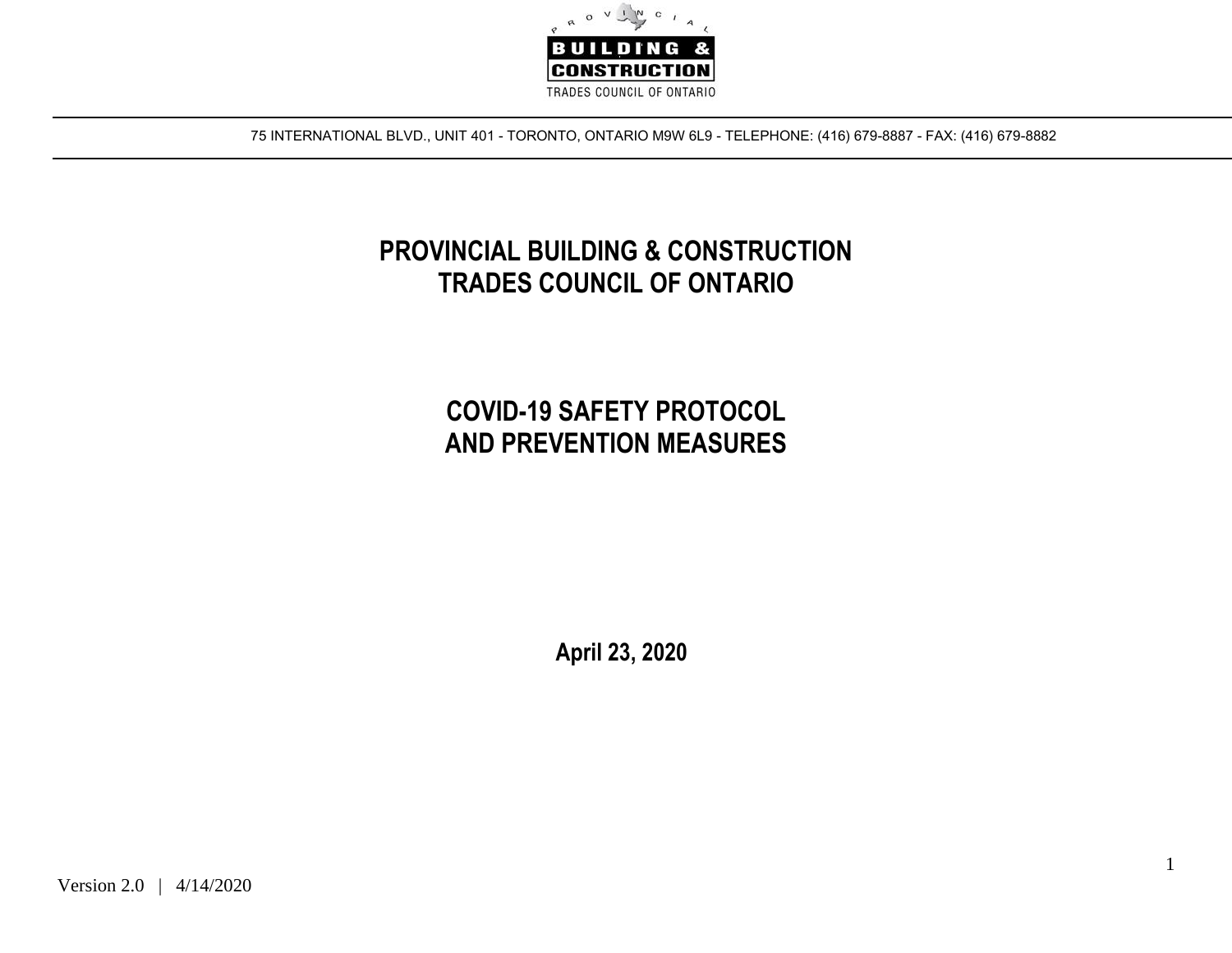|                     | <b>TABLE OF CONTENTS</b>                                                                                                                                                                                                      |
|---------------------|-------------------------------------------------------------------------------------------------------------------------------------------------------------------------------------------------------------------------------|
| <b>SECTION 1:</b>   | <b>WORKSITE PROTOCOLS</b><br><b>Schedule Adjustments</b><br><b>Examples of Schedule Adjustments</b><br><b>Work Process Adjustments</b><br>$\bullet$<br><b>Work Rule Adjustments</b><br>$\bullet$                              |
| <b>SECTION 2:</b>   | USE OF PROTECTIVE EYEWEAR, GLOVES AND MASKS<br><b>Safety Eyewear</b><br>Work Gloves<br><b>Masks</b>                                                                                                                           |
| <b>SECTION 3:</b>   | <b>OCCUPATIONAL HEALTH &amp; SAFETY ACT</b><br><b>OHSA Requirements</b><br>Reporting Requirements under Section 52 of OHSA<br>$\bullet$<br>Construction Regulation 213/91 requirements under sec. 29(1)(2)                    |
| <b>SECTION 4:</b>   | <b>REGULAR CLEANING OF EQUIPEMENT AND SURFACES</b><br><b>General Cleaning</b><br>$\bullet$<br>Disinfectants and Sanitizers<br>$\bullet$<br><b>Additional Measures for Toilet Facilities</b>                                   |
| <b>SECTION 5:</b>   | <b>DAILY HEALTH REVIEW</b>                                                                                                                                                                                                    |
| <b>SECTION 6:</b>   | REINFORCEMENT OF BASIC HYGIENE RULES FOR ALL WORKERS<br><b>Basic Hygiene</b><br><b>Encouraging Self-Reporting</b><br>Mandatory Public Health Reporting<br>Rules Regarding off Site Conduct<br>Transportation to and from Work |
| <b>SECTION 7:</b>   | <b>INSPECTIONS/ENFORCEMENT</b>                                                                                                                                                                                                |
| <b>APPENDIX I</b>   | <b>COVID-19 PREVENTATIVE MEASURES QUESTIONNAIRE TO BE</b><br><b>COMPLETED BY ALL PERSONNEL ENTERING A JOBSITE</b>                                                                                                             |
| <b>APPENDIX II</b>  | <b>EMPLOYER ENDORSEMENT</b>                                                                                                                                                                                                   |
| <b>APPENDIX III</b> | SAFETY PROTOCOL FOR JOBSITE MEASURES TO PROTECT AGAINST COVID-19<br><b>CHECKLIST FOR BUSINESS AGENTS AND/OR HEALTH AND SAFETY REPRESENTATIVES</b>                                                                             |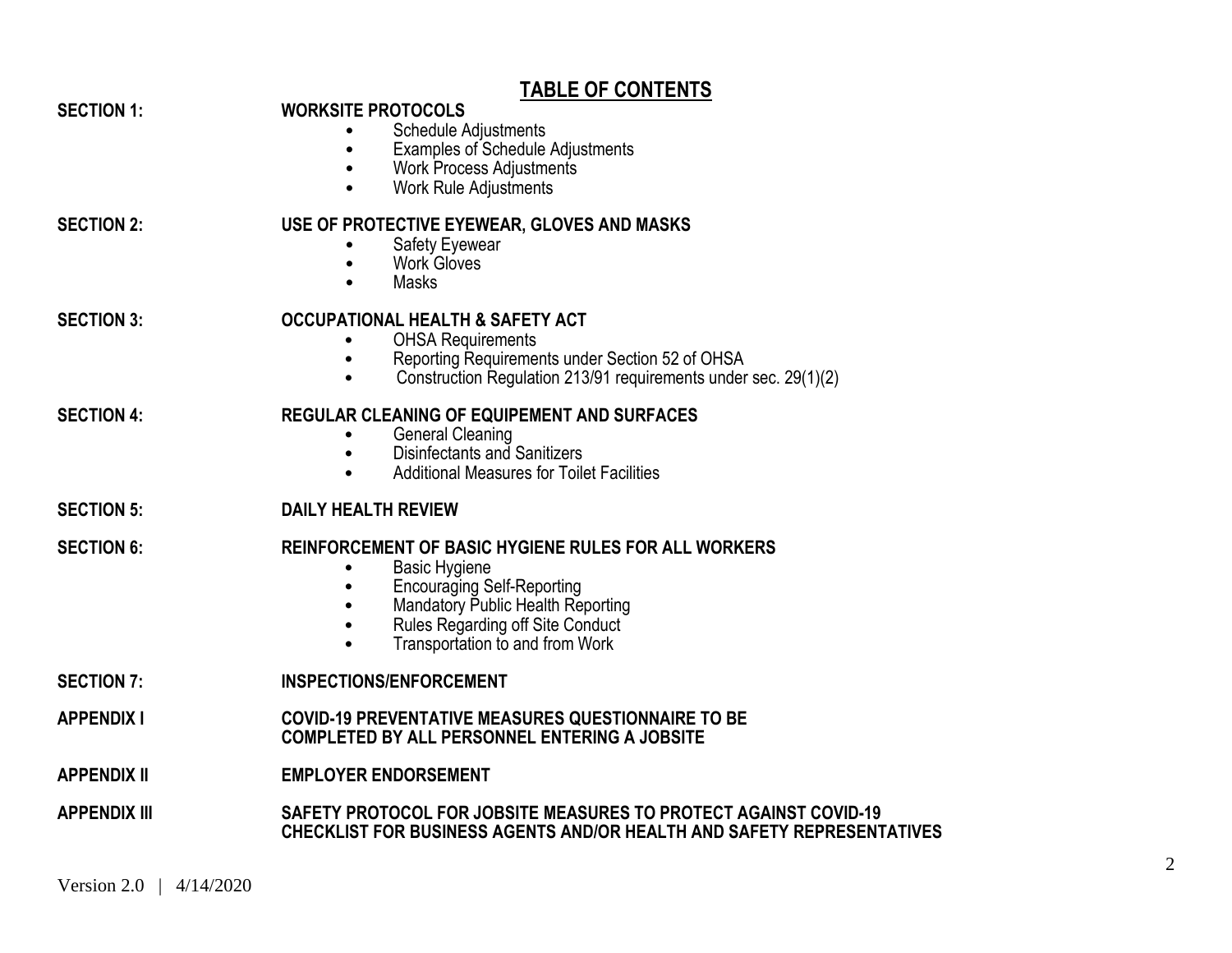### $>$  INTRODUCTION

This document is prepared to ensure that Ontario contractors, workers, and their families keep their worksites as safe as possible, as we deal with the COVID-19 pandemic. The document is a joint initiative of:

- **(Insert Local Union/s).**
- (**Insert Employer Organization**).

Public Health Officials are unanimous in their recommendation that effective physical distancing is a key component of avoiding the transmission of COVID-19 infections. Maintaining a safe distance from all other individuals is of high importance. Changes to the way that the workplace is organized to make it possible for workers to work at a safe distance from each other, to the maximum extent possible, is therefore necessary.

### $\triangleright$  EFFECTIVE DATE

These procedures are in effect as of **(insert date)** and will remain in place indefinitely. This document should be posted at all jobsites and explained fully to workers at each job site.

### SECTION 1: WORKSITE PROTOCOLS

Construction worksites often require two or more people to work in close proximity to each other. Maintaining recommended physical distancing may not be possible in certain workplace circumstances. Accordingly, to minimize risks, the following practices should be implemented.

#### **1. Schedule Adjustments**

All worksites must structure their staffing policies to reduce the number of workers on site at any given time to levels that will enable effective physical distancing.

Preparing a jobsite by adjusting schedules may mean:

- Reducing the number of crews on site at any one time.
- Extending work deadlines to allow tasks to take place at separate times, rather than all at the same time.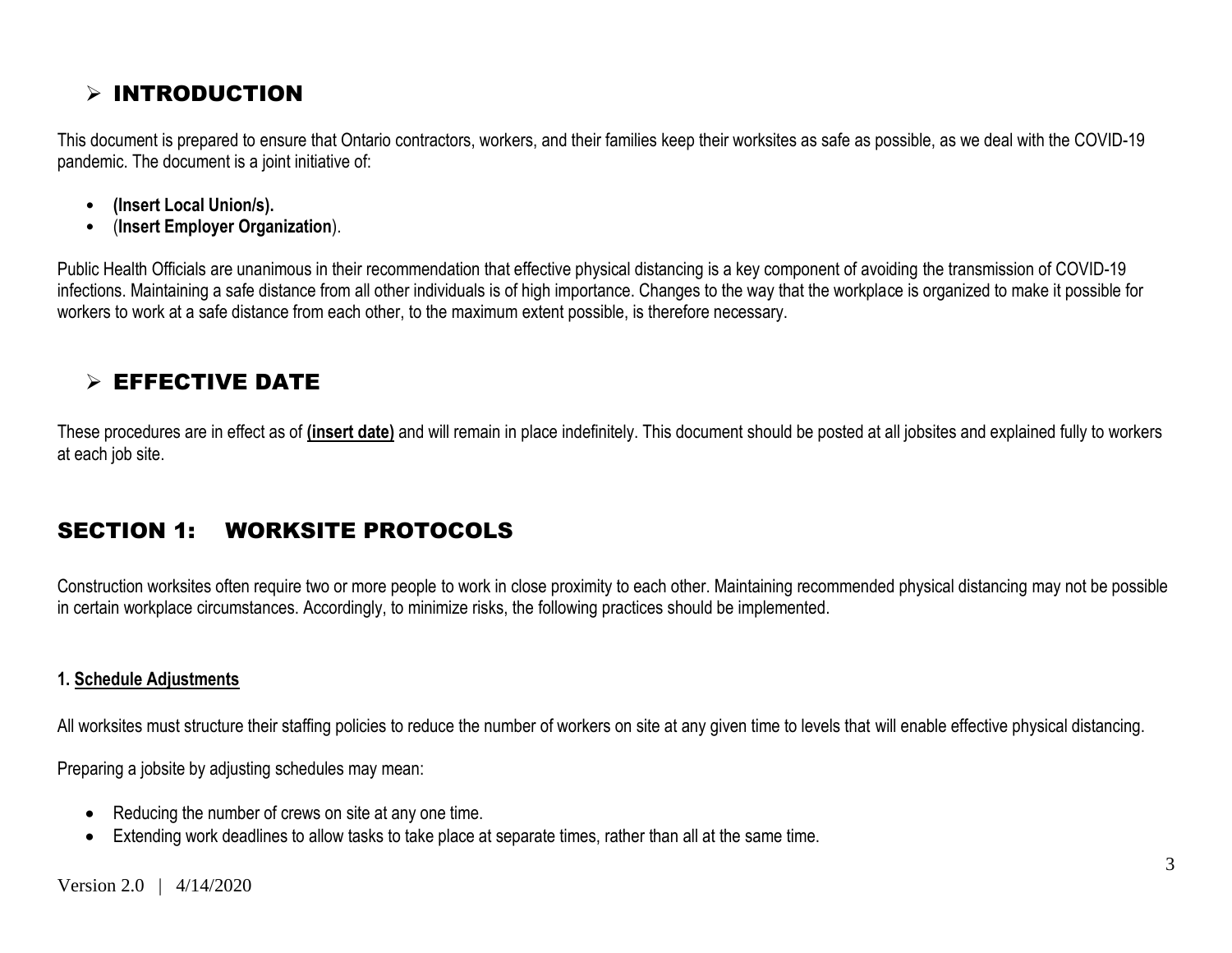- Staggered work starts and work end-times to avoid gathering at entry and exit ways and other high traffic areas.
- Staggered break and lunch times to avoid physical gatherings.
- Building-in dedicated times to appropriately sanitize worksites and materials into the daily schedule.

| <b>Example of Schedule Adjustments</b>                                                                                                                                               |  |  |  |  |  |  |  |  |  |
|--------------------------------------------------------------------------------------------------------------------------------------------------------------------------------------|--|--|--|--|--|--|--|--|--|
| <b>On-Site Production Planning</b>                                                                                                                                                   |  |  |  |  |  |  |  |  |  |
| To maintain two metres of distance between each person, we will be staggering start and end<br>$\bullet$<br>times for all employees and trade workers.                               |  |  |  |  |  |  |  |  |  |
| This will allow us to limit large gatherings of workers at site entrance points and limit the number<br>$\bullet$<br>of workers at the worksite at any given time.                   |  |  |  |  |  |  |  |  |  |
| Start times for trades will be staggered i.e. half-hour intervals.<br>$\bullet$                                                                                                      |  |  |  |  |  |  |  |  |  |
| The Employers' site management teams will be responsible for coordinating workflow so that<br>$\bullet$<br>multiple trade workers are not located in the same area at the same time. |  |  |  |  |  |  |  |  |  |

#### **2. Work Process Adjustments**

Fewer tasks requiring employees to work closely beside each other will also enable effective physical distancing.

Preparing the job site by adjusting work processes may mean:

- Re-arranging the physical site to ensure proper ventilation in all workspaces.
- Imposing strict limits on the total number of workers **allowed in a particular area on a jobsite or in a hoist or Elevator** to enable physical distancing, and limits of one person to a vehicle, cab or other equipment.
- If limiting one person to a vehicle, cab or other equipment is not possible, then the employer must provide appropriate respiratory protection (N-95 masks, P-100 respirator masks or equivalent)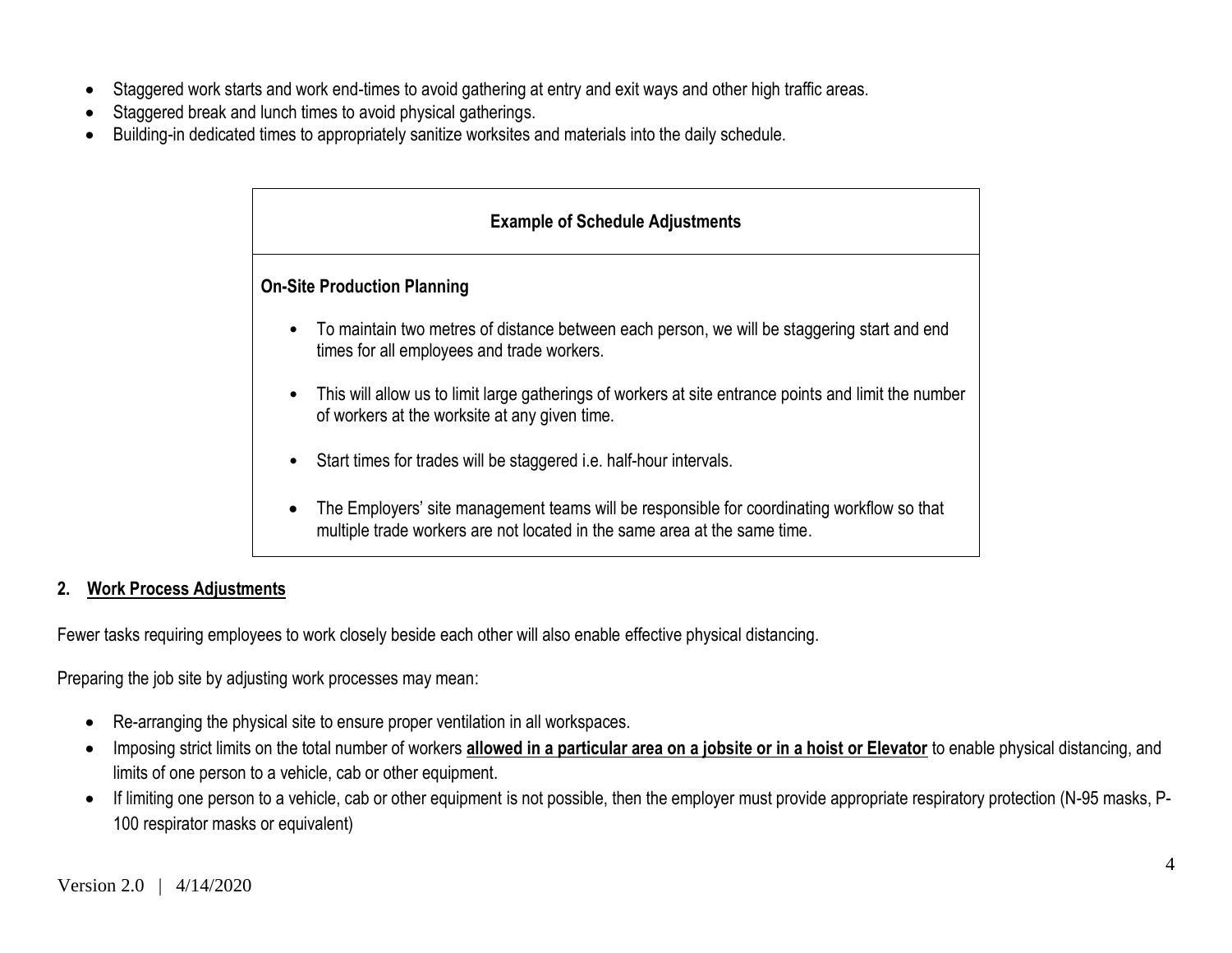- Creation of designated work areas for certain tasks to reduce unnecessary gatherings.
- Creating one-way paths. Especially when multiple stairways exist, one should be dedicated for going up and the other for going down.
- Re-arrangement of the site to eliminate 'pinch points' such as narrow entry and exit ways, cramped site trailers, and narrow pathways.
- Elimination of unnecessary areas of gathering, such as food trucks or indoor cafeterias.
- Removal of objects likely to be shared from hand-to-hand by employees, such as commonly available reusable mugs or bottles.
- Elimination of all water coolers while supplying water bottles available onsite for workers and staff.

Tasks which require employees to work in close proximity to each other and which cannot be postponed must be stopped until a work plan is developed to find the safest way of performing those tasks.

A workplace plan must be developed and implemented with advice from the Joint Health and Safety Committee, where applicable, to identify the safest way of performing tasks.

Such a work plan may include:

- Alternative ways of completing tasks.
- Ways to complete tasks with fewer people.
- Ways to complete tasks in a shorter time.
- Creating one-way paths. Especially when multiple stairways exist, a one-way path should be dedicated for going up and the other for going down.
- Additional PPE to be worn and sanitation measures to be used while completing tasks.

#### **3. Work Rule Adjustments**

New rules about on-site behavior will mean that individual employees are not solely responsible for making sure physical distancing is practiced by all workers. The employer must enforce the rules to ensure that workers maintain appropriate physical distancing and follow all other safe work practices.

#### **Physical Distancing**

- All workers are required to maintain a minimum distance of **two metres** from each other and avoid person-to-person contact.
- Non-essential physical work that requires close contact between workers should not be carried out.
- If after appropriate planning and resource allocation, there are still certain tasks that workers must perform during which it is not possible to comply with the minimum distance as set out above, the employer must provide appropriate respiratory protection (N-95 masks, P-100 respirator masks or equivalent) and other PPE as required by this policy.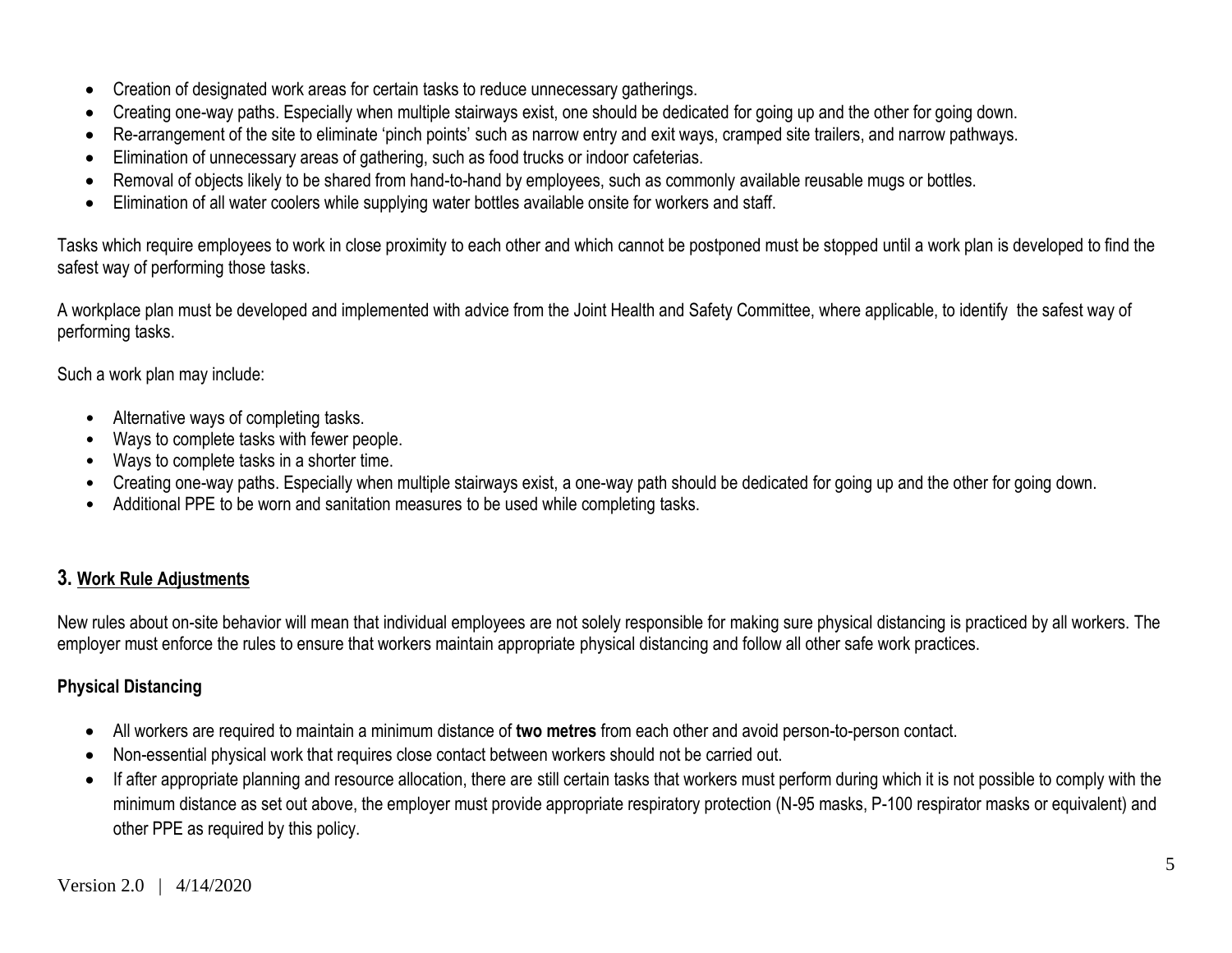**It is important to note that face shields being used as PPE for the purpose of reducing the chances of COVID-19 transmission are no substitute for use of PPE for grinding, cutting or welding, for which appropriate shields to that task must be used.**

#### **On-Site Meetings**

- Where on-site meetings are necessary to share information and have discussions, worksites must limit the number of participants in a meeting to no more than five (5) people at a time.
- Meetings/discussions must be held in locations capable of allowing attendees to maintain their minimum distance from each other during meetings while being able to hear and take part in discussions.
- Alternative formats for the sharing and communication of information and for having discussions shall be used to ensure that all unnecessary contact is prevented.
- Spaces for breaks and lunch hours will be provided so that two meter physical distancing is maintained.

### SECTION 2: USE OF PROTECTIVE EYEWEAR, GLOVES AND MASKS

#### **1. Safety Eyewear**

If employees are required to wear protective glasses or face shields in the course of their work, such glasses or face shields shall be provided by the employer for the use of that employee only and shall be clearly identified as such.

PPE must be issued for individual use only and **cannot be shared**.

Employers must provide training on how to remove glasses and/or face shields without touching a worker's face. Sterilization wipes or disinfecting liquid must be readily available at convenient and accessible stations on sites to assist workers who are removing or cleaning protective glasses or face shields.

#### **2. Work Gloves**

#### **Protective Work Gloves**

If employees are required to wear protective work gloves in the course of their work, such gloves will be provided by the employer and issued to that employee only. Gloves must not be shared and should be marked with the name of the individual to whom they are issued.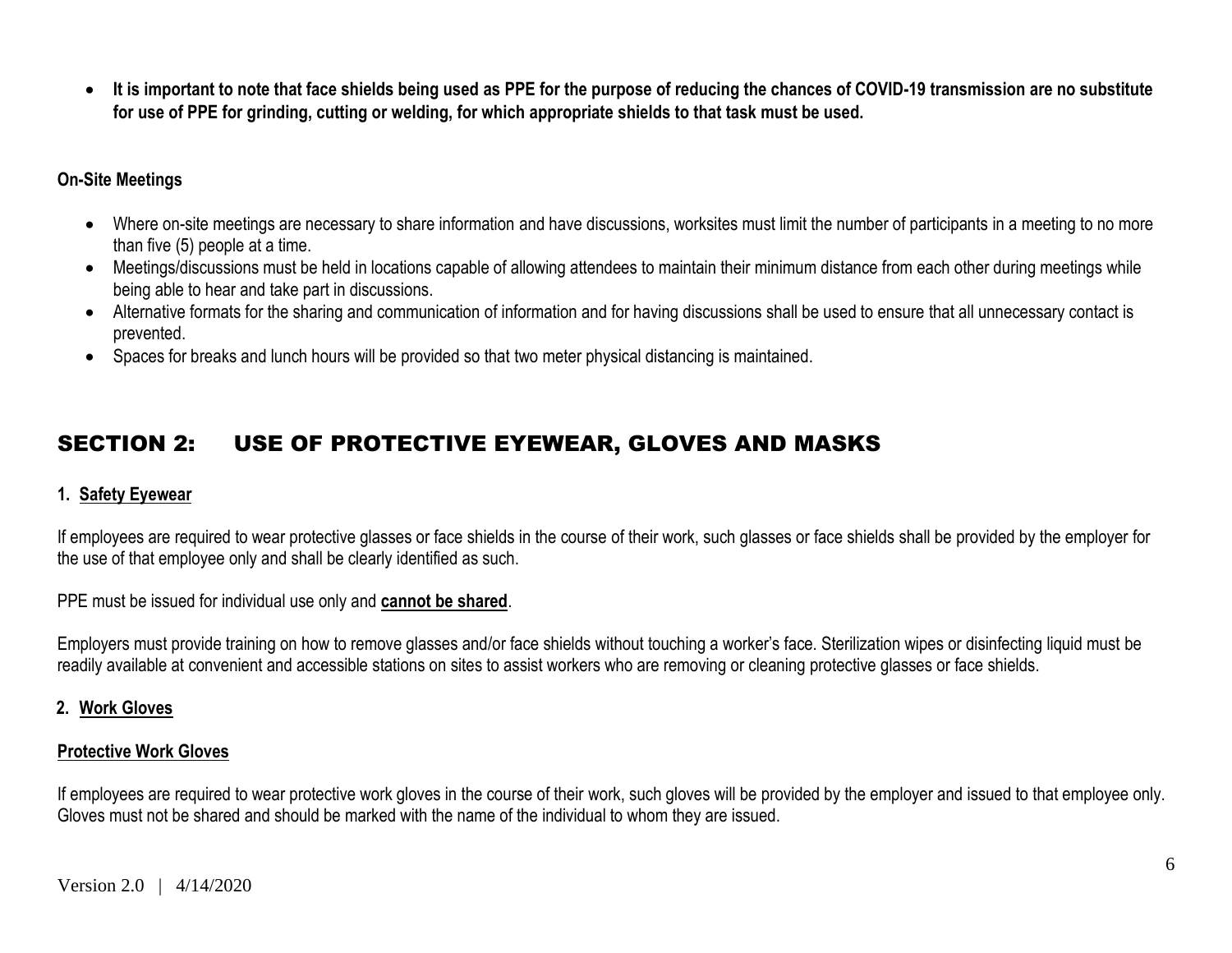COVID-19 may adhere to gloves. Because the use of gloves may discourage regular hand washing, notices must be posted in the workplace confirming that gloves are not a substitute for regular hand washing, and hand washing stations must be made available to all employees using gloves.

#### **Disposable Gloves**

Additionally, if an employee is issued medical type disposable gloves for the purposes of reducing COVID=19 transmission, when a worker is removing gloves, he or she needs to ensure that proper hand washing procedures are followed after removal and disposal. Appropriate training needs to be provided by employers to employees in the appropriate wearing and disposing of gloves.

#### **3. Masks**

- Employer policies may require all employees to wear masks/respirators (N-95, P-100 respirator masks or equivalents) at all times on their job sites. The employer is required to supply the appropriate masks/respirators to ensure worker safety as per the risk assessment.
- All workplaces not able to physically distance are required to provide workers with appropriate respiratory protections (e.g. N-95 masks, P-100 mask respirators or equivalent respirators) based on a proper workplace risk assessment.
- Employees must be instructed on how to put on and wear the mask in order to make a proper seal. Employees must be instructed on how to put on and remove masks without touching their faces.
- **For masks to be effective, proper guidelines must be followed. Fit care and use testing guidelines must be observed.**

Lined disposal bins with closing lids should be made available on sites for discarded masks. Masks will be disposed of and replaced immediately if they become damp or otherwise damaged.

Employees must be instructed that mask/respirator use is ONLY effective in combination with regular hand washing. Handwashing stations and breaks to perform appropriate hand washing will be provided for all employees.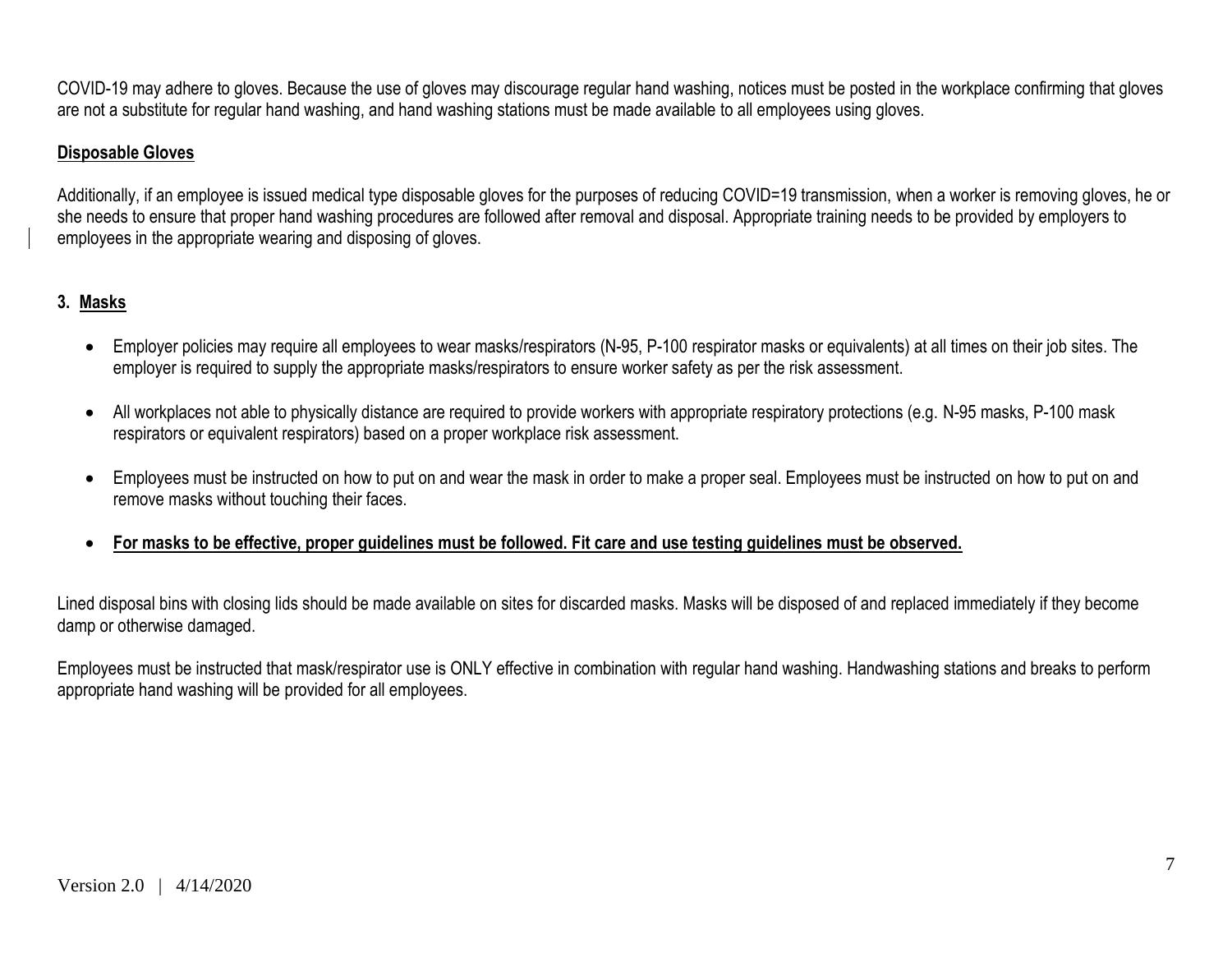### SECTION 3: OCCUPATIONAL HEALTH & SAFETY ACT (OHSA)

#### **1. OHSA Requirements**

- Section 31(1) requires that every person who supplies, rents or leases equipment shall ensure that the equipment is in good condition and complies with the Act and regulations
- Section 25(2)(h) requires that employers take every reasonable precaution in the circumstances to protect workers
- Section 25(21)(b) requires an employer to ensure that equipment is maintained in good condition.

#### **2. Reporting Requirements under Section 52 of OHSA**

- Infectious diseases acquired from workplace exposures to biological agents are considered to be occupational illnesses.
- Employers are required under Sec. 52(2) of the OHSA to provide written notice of occupational illnesses to the Ministry of Labour, Training and Skills Development (MLTSD), Joint Health and Safety Committee, or Health and Safety representative and trade union containing such information as prescribed under Sec. 9(2) of Ontario Regulation 213/91 for Construction Projects (O. Reg. 213/91).

#### **3. Construction Regulation (O. Reg. 213/91) requirements under section 29 (1) and (2)**

This Regulation prescribes detailed requirements for:

- Flush (water or chemical) toilets equipped with a trap
- Service requirements and records
- Number and location of toilets and urinals and
- Clean-up facilities equipped with hot and cold running water.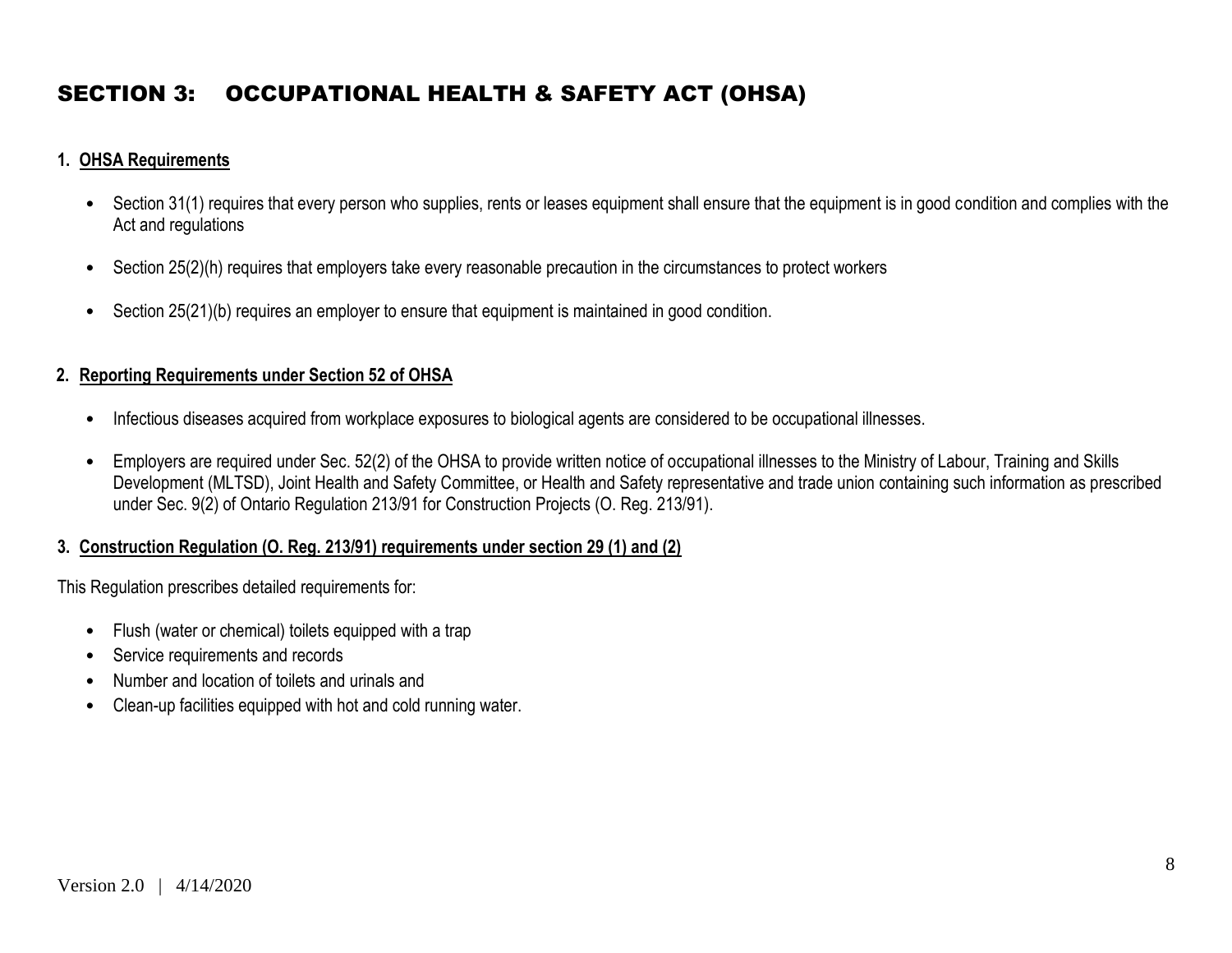## SECTION 4: REGULAR CLEANING OF EQUIPMENT AND SURFACES

Please note that any worker assigned to any cleaning duties needs to be provided with the appropriate training and PPE to ensure all safety procedures are being followed.

#### **1. General Cleaning**

- All 'high-touch' surfaces must be cleaned using soap and water or an alcohol-based rub at least **3 times per shift.**
- Employers are to provide a checklist of what is considered a "high touch surface" along with details on how the surface will be cleaned.
- This includes but is not limited to:
	- $\checkmark$  doorway entrances,
	- $\checkmark$  door handles
	- $\checkmark$  light switches,
	- $\checkmark$  ladders.
	- $\checkmark$  elevator buttons.
	- $\checkmark$  keyboards,
	- $\checkmark$  phones.
	- $\checkmark$  all construction equipment handles, consoles, controls, and seats, subject to any risk to damage to such equipment.
- **At least 3 times per shift** offices, trailers, containers, workshops, and other facilities will be thoroughly cleaned. The frequency of cleaning each work area and surface will depend on the number of people who use it, the duration of use, and the presence of any objects which people might handle with their bare hands.
- Materials such as wood, rebar and pipes, temporary structures such as formwork and braces, and shared tools such as drills, crowbars, and fret saws are rarely touched with bare hands and require cleaning, but do not need to be disinfected.
- If workers are handling the above-mentioned materials, they are required to wear gloves.

#### **2. Disinfectants & Sanitizers**

• Alcohol wipes or liquids to be used in thoroughly wiping down all gloves at the end of the workday must be provided. Alcohol content must be at a minimum of 70% for cleaning.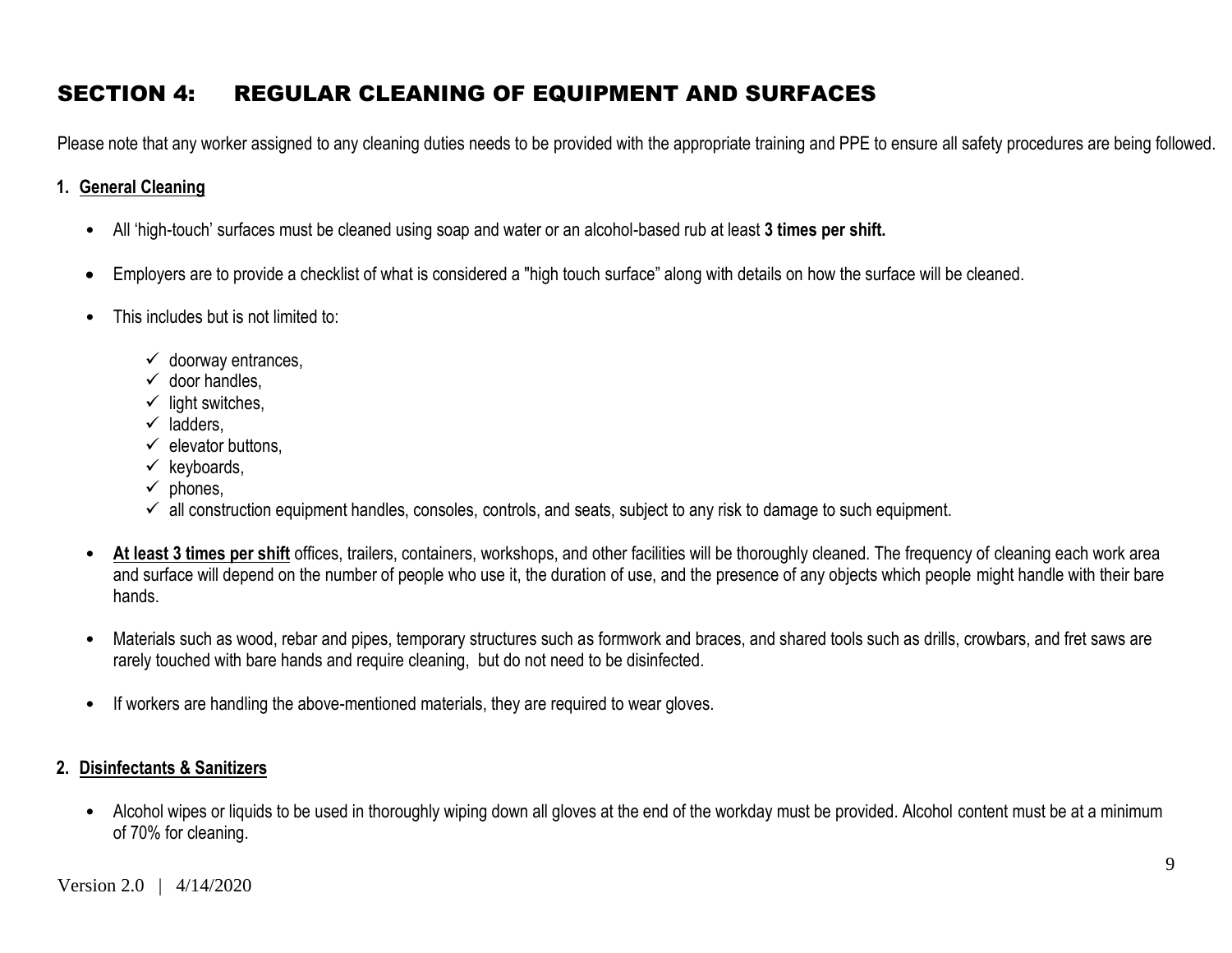- Wash stations provided on site must be in easily accessible locations. There must be wash stations on every floor of a building.
- All workers must be required to wash their hands before entering an elevator or stairwell.
- Before exiting the jobsite, all workers must likewise wash their hands.
- All workers must be advised that their clothes must be washed upon returning home and that steering wheels and handles in their cars must be disinfected to prevent any potential community transmission.
- A supply of disinfectants and hand sanitizers must be provided throughout the site for general use and must be regularly replenished.

#### **3. Additional Measures for Toilet Facilities**

- Poor sanitation is a major cause of disease and can be a serious occupational health risk.
- It is the responsibility of employers, owners, builders, constructors, suppliers of equipment, and supervisors to ensure that all workplace parties comply with the provisions of the OHSA and the regulations in order to protect workers from hazards in the workplace including the protection of workers from infectious diseases due to inadequate sanitation on construction projects.
- **Construction employers** have duties under the Occupational Health and Safety Act (OHSA) to ensure that every reasonable precaution in the circumstance is taken for the protection of workers (section 25(2) (h)) of the OHSA.
- Workplaces need to provide (or make arrangements for) water flush toilets that are connected to a sanitary sewer.
- In the event that sanitary sewers are not available, facilities with flush toilets with an external tank may be used.
- Workplaces must ensure that the number of toilets reflects the number of workers regularly emploved at the project.
- Gender appropriate facilities need to be provided, unless the facilities are intended to be used only by one worker at a time.
- It is important that toilet facilities at a minimum be cleaned prior to the start of a shift and at mid shift and kept clean during the shift, often enough to meet workers' health and sanitation needs.
- Employers should regularly evaluate the condition of toilets at their worksites and set a routine servicing schedule for cleaning, waste removal, and replenishment of supplies such as toilet paper and hand-cleaning agents.
- Toilets should be well lit, ventilated, and in a secure area.
- Soap/paper towel dispensers, hand dryers and hand sanitizing stations on site must be checked frequently and replenished as needed.
- Garbage bins must be placed near toilets' exit doors to encourage people to use a paper towel to open/close the door.
- Paper towel dispensers must be placed near high-touch surfaces such as, kitchen/break room counters, conference rooms, and other locations with shared high-touch surfaces.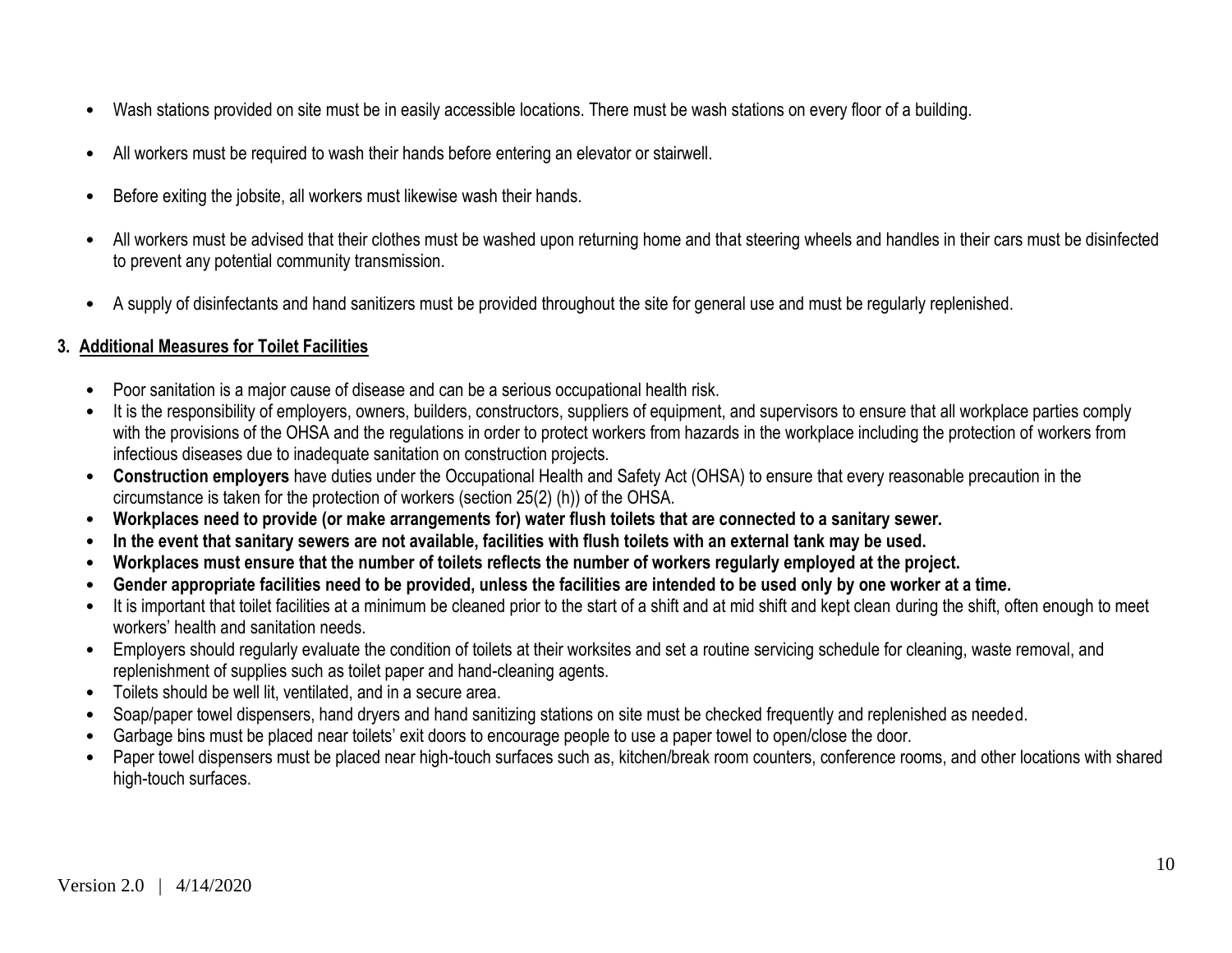### SECTION 5: DAILY HEALTH REVIEW

- Every person, including visitors and union representatives who may arrive at a site must be subject to temperature screening upon arrival and are required to complete a self-assessment form.
- All employees must be provided with wearable thermometer patches and temperature readings must be reviewed three times per day at the outset of the shift, at the mid-shift break, and before leaving.
- If wearable thermometer patches are not available, temperature screening shall be conducted by a qualified medical practitioner or an individual properly trained, as per manufacturer specifications and corresponding instructional manuals, to administer tests and shall include an initial forehead thermometer temperature check and a follow up confirmatory check five minutes later.
- Any employee with signs of a heightened temperature reading of **100.4 F or 38C, or higher,** once the confirmatory check has been performed, must be sent home immediately.
- The health of each worker under each foreperson's supervision will be reviewed at least three times daily for all employees and subcontractors: prior to entry, at lunch, and before leaving work.
- A foreperson must also be responsible for reviewing the health of all workers under his or her care during pre-shift meetings and will require forepersons to assess the health of each worker.
- If a foreperson or supervisor has reason to believe that a worker has signs of sickness/illness- prior taking any action- **must** notify the worker's union representative and must **immediately** call Public Health for guidance on how to assess the risk and response.
- Supervisors must also conduct self-assessments.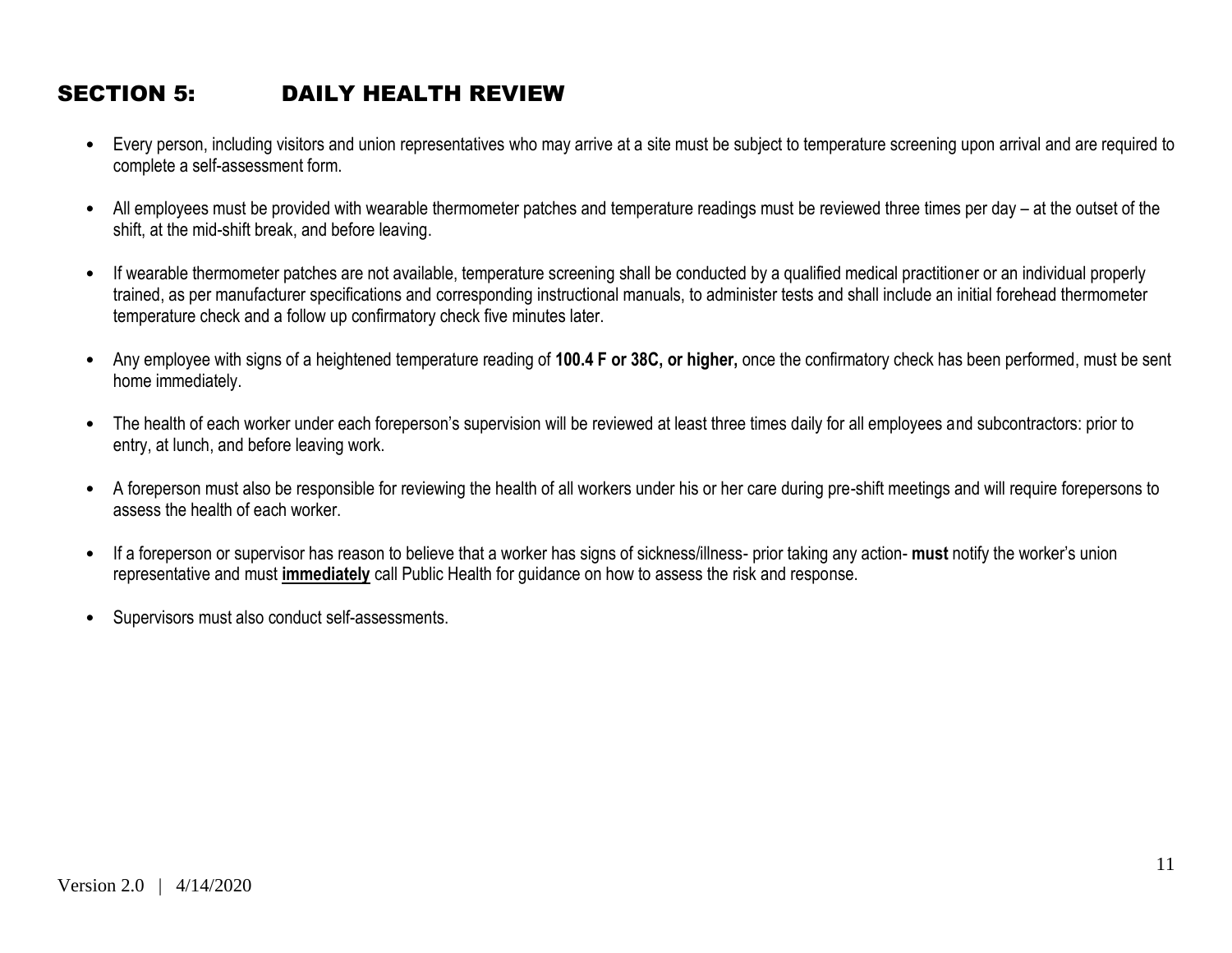## SECTION 6: REINFORCEMENT OF BASIC HYGIENE RULES FOR ALL WORKERS

#### **1. Basic Hygiene**

All persons on a jobsite will be directed and reminded to take the following individual hygiene measures. Notices and recommendations will include posting the following directions:

- **Wash your hands often with soap and water for at least 20 seconds**, especially after using the washroom **use alcohol-based hand sanitizer** if soap and water are not available.
- **Avoid touching your eyes, nose, and mouth** with unwashed hands.
- **When coughing or sneezing: cough or sneeze into a tissue or the bend of your arm,** not your hand, and dispose of any tissues used as soon as possible in a lined waste basket and wash hands afterwards.
- **Avoid hugs and handshakes**.
- **Avoid commonly touched areas** including handrails and public transit poles.
- **Notify your supervisor** immediately if you feel sick
- **Wash your clothes** as soon as you get home and shower.
- **Take outside shoes off before entering your home and do not allow them in your house.**

#### **2. Encourage Self-Reporting**

- Employees must self-monitor and must voluntarily leave the job site if they experience any signs of illness. The symptoms of COVID-19 are shared with many other illnesses including the cold and the flu. **They must immediately notify the employer.**
- **If an employee has symptoms, suspects that he or she has a COVID-19 exposure or has been removed from the worksite, he or she must immediately notify his or her union representative.**
- Any worker or visitor who begins experiencing symptoms of cold or flu while on site will be sent home.
- **No reprisals will be taken against any employee for doing so and Doctor's notes will not be required from an employee who is sent home or experiences symptoms.**
- Employees with a heightened risk of a life-threatening response to an infection (such as asthma, diabetes, or underlying heart condition) will be offered a jobprotected layoff for reasons of sickness and an ROE will be issued to enable that employee to access income replacement during the layoff. These individuals will be encouraged to identify themselves and not be on site for their safety.
- Employees with a heightened risk will provide supportive medical information to the employer who will ensure that the worker's privacy is protected.
- All workers experiencing symptoms **MUST** complete the self-assessment on the Ontario COVID website and follow instructions found there, or call Telehealth (1-866-797-0000), their local public health unit or their family physician.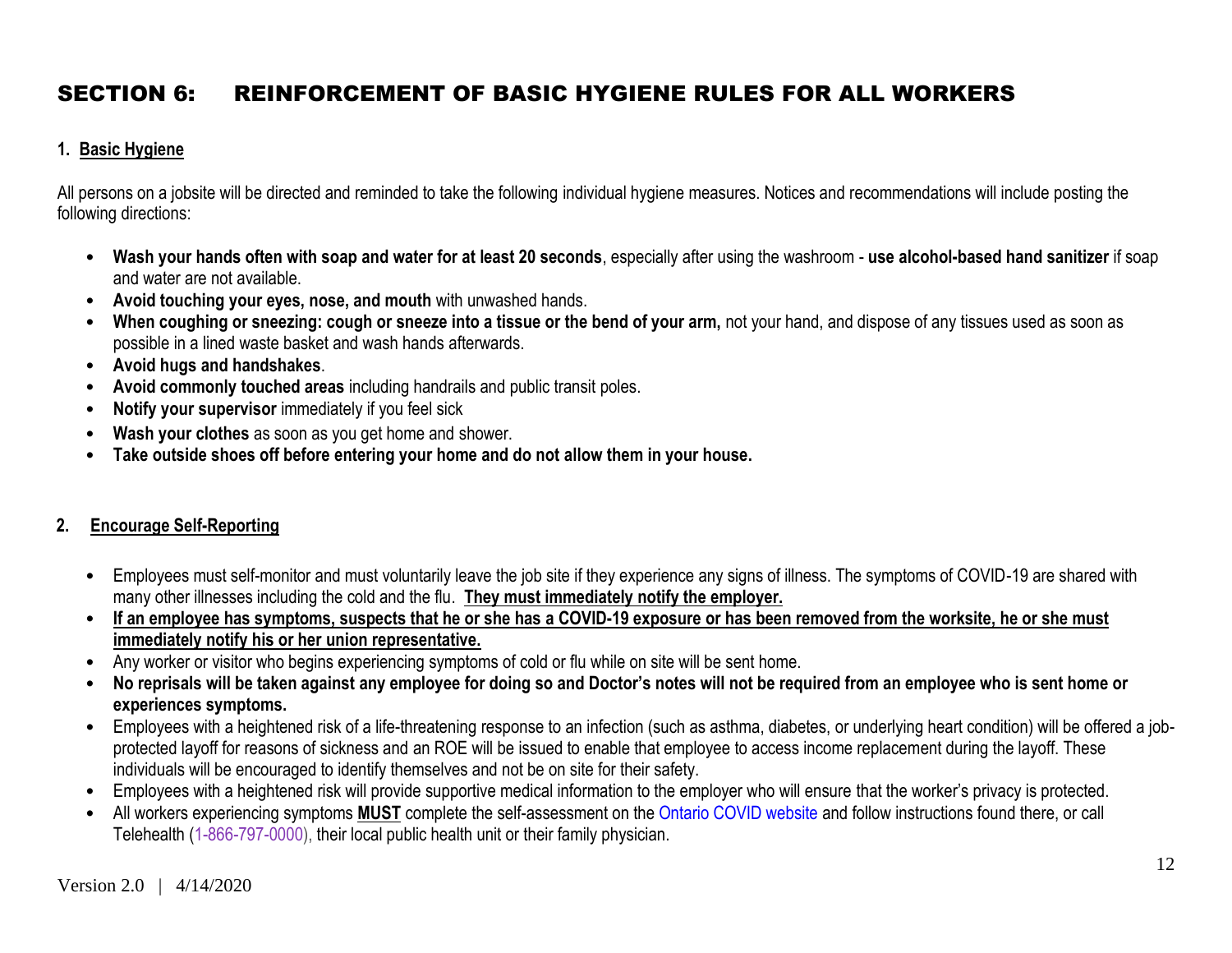#### **3. Employer Obligation " Disclosure of Potential COVID-19 Transmission"**

Employers and Constructors have obligations under the *Occupational Health and Safety Act* (OHSA) and its regulations to protect workers from hazards in the workplace. This includes making sure workers and supervisors are aware of any hazard that they might encounter in the workplace, including infectious diseases.

Infectious diseases acquired from workplace exposures to biological agents are considered to be occupational illnesses. In cases of suspected COVID-19 due to the potential for spread within the workplace and community, the employer and constructors will immediately notify the union and all other workers onsite. The following protocol will be followed:

- 1. If a worker shows symptoms of a respiratory illness, he or she must be encouraged to remain at home and contact his or her health care provider, Telehealth Ontario at 1-866-797-0000 or the [local Public Health unit.](http://www.health.gov.on.ca/en/common/system/services/phu/locations.aspx)
- 2. The employer must **immediately** call Public Health for guidance on how to assess the risk and response.
- 3. Employers, along with representatives of the respective union(s), must then conduct a risk assessment **(contact tracing)** to determine such things as what parts of the jobsite and what other workers would have had contact with the infected worker.
- 4. Based on this risk assessment, the employer may be required to:
	- Send co-workers and or supervisors who were exposed to the worker home for 2 weeks; ask them to self-isolate and self-monitor and report any COVID-like illness to the employer;
	- Shut down the job site while disinfection of the affected workplace area and equipment is taking place;
	- Monitor workers as they return to the job site;
	- **IMPLEMENT IMPLEMENT IMPLEMENT IMPLY** Implement other measures based on advice from public health officials.
	- Employers **in consultation with the union representative should notify all employees who have been subject to a credible transmission risk of COVID-19 in the workplace.**
- **5. Under no circumstances should an employer transfer workers to other worksites in the event that there has been a suspected risk of COVID-19 exposure on a site. Nor should employers transfer employees if a site has been shut down due to COVID-19 exposure.**

#### **Collecting/Disclosing Personal Information**

Employers may have to collect, use, and disclose personal information in order to prevent or manage the risk and/or reality of COVID-19's rapid spread.

(a) within 14 days of International travel; (b) within 14 days of developing symptoms of COVID-19; or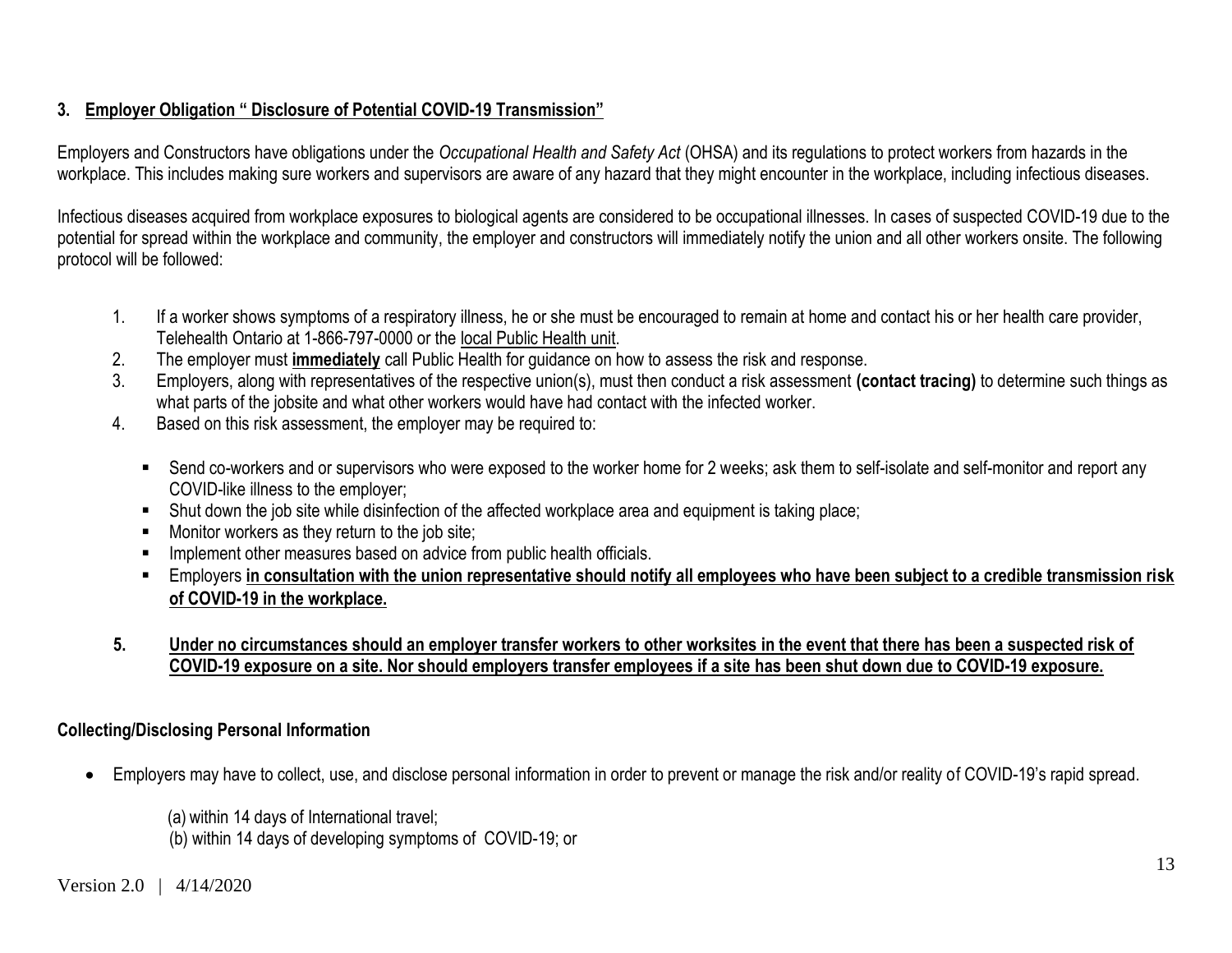(c) after testing positive for COVID-19,

employers must appropriately balance that individual's right to privacy with the employer's obligation to maintain a safe workplace.

- Employers **in consultation with the union representative should notify employees who have been subject to a credible transmission risk of COVID-19 in the workplace.**
- In carrying out such notifications, employers and unions should make reasonable efforts not to disclose information that might (alone or together with publicly available information) identify the individual who may have caused the COVID-19 transmission risk.
- The objective, rather, is to provide potentially exposed employees with sufficient information to obtain medical advice and, if necessary, treatment. To that end, some guiding principles regarding notification are set out below:

#### **DO NOT PROVIDE INFORMATION REGARDING:**

The name, date of birth, or other identifiers of the COVID-19 subject individual.

#### **DO PROVIDE INFORMATION REGARDING:**

- The fact that the individual was potentially exposed to COVID-19;
- $\bullet$  If known:
	- $\checkmark$  date(s) of their potential exposure; and
	- $\checkmark$  the extent and circumstances of their potential exposure (i.e., incidental indirect contact versus prolonged direct contact).

#### **(b) Mandatory Public Health Reporting**

Public Health is the leading authority for all issues related to COVID-19 and only they can provide detailed instructions to employees and employers. Occupational illnesses among employees on site, including COVID-19 will be reported:

a. to the Ministry of Labour, Training and Skills Development (in writing) within four (4) days.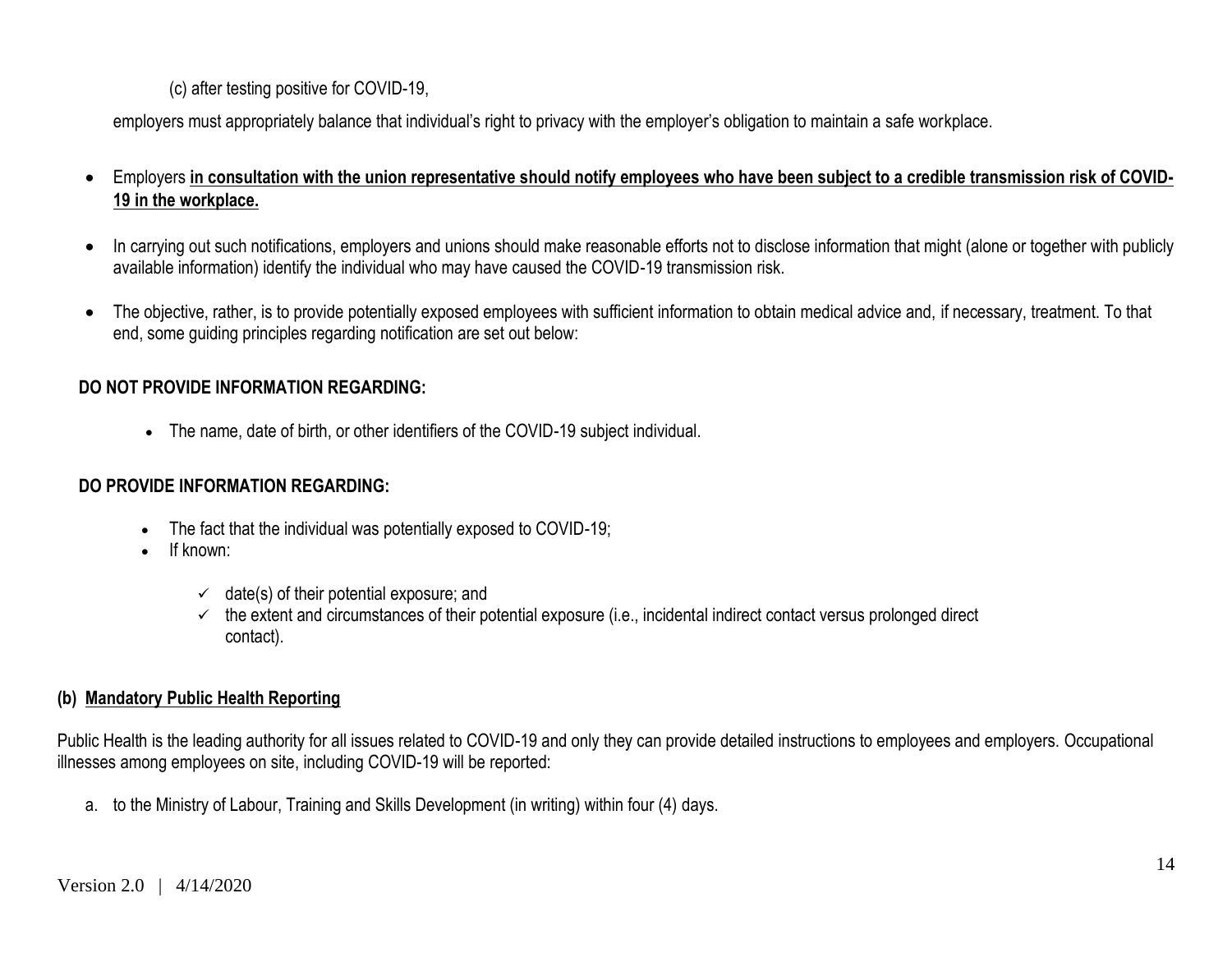- b. to the Joint Health and Safety representative.
- c. to the Local union ; and
- d. to the Workplace Safety and Insurance Board (WSIB)

If any employee is confirmed to have tested positive for COVID-19, that employee's jobsite must be shut down immediately by the employer and/or the Ministry of Labour, Training and Skills Development (MLTSD) until a safety and risk assessment is completed. That assessment shall be completed in conjunction with MLTSD.

Work crews including supervisors who have been in contact with the infected employee must be required to self-isolate away from the workplace for fourteen (14) days, among other measures which at a minimum shall include thorough cleaning and disinfecting of all common surfaces.

#### **Any recommendations of Public Health officials will be followed. Subject to any recommendations of Public Health officials, employees who have completed a fourteen (14) day self-isolation period without experiencing any symptoms consistent with COVID-19 shall be entitled to be recalled immediately to their original position, with no loss of seniority, if applicable.**

#### **(c) Rules Regarding Off Site Conduct**

- Certain off-duty and off-site behavior during the pandemic has the potential to bring serious health and safety concerns onto worksites.
- All individuals who will be working on active job sites, including employees, supervisors, contractors, visitors, and union representatives are expected to respect the advisories of Public Health Officials and must respect physical distancing requirements at all times, including when they are off work.

#### **6. Transportation to and from Work**

Wherever possible, workers should travel to the site while respecting physical distancing measures by:

- Driving alone
- Separating themselves from others (following physical distancing of two metres) and avoiding touching common surfaces while on public transportation.
- If workers are not able to drive alone or respect physical distancing, they must wear masks.
- Sites will arrange for larger parking arrangements in the event that more vehicles or other modes of transportation are used for commuting to work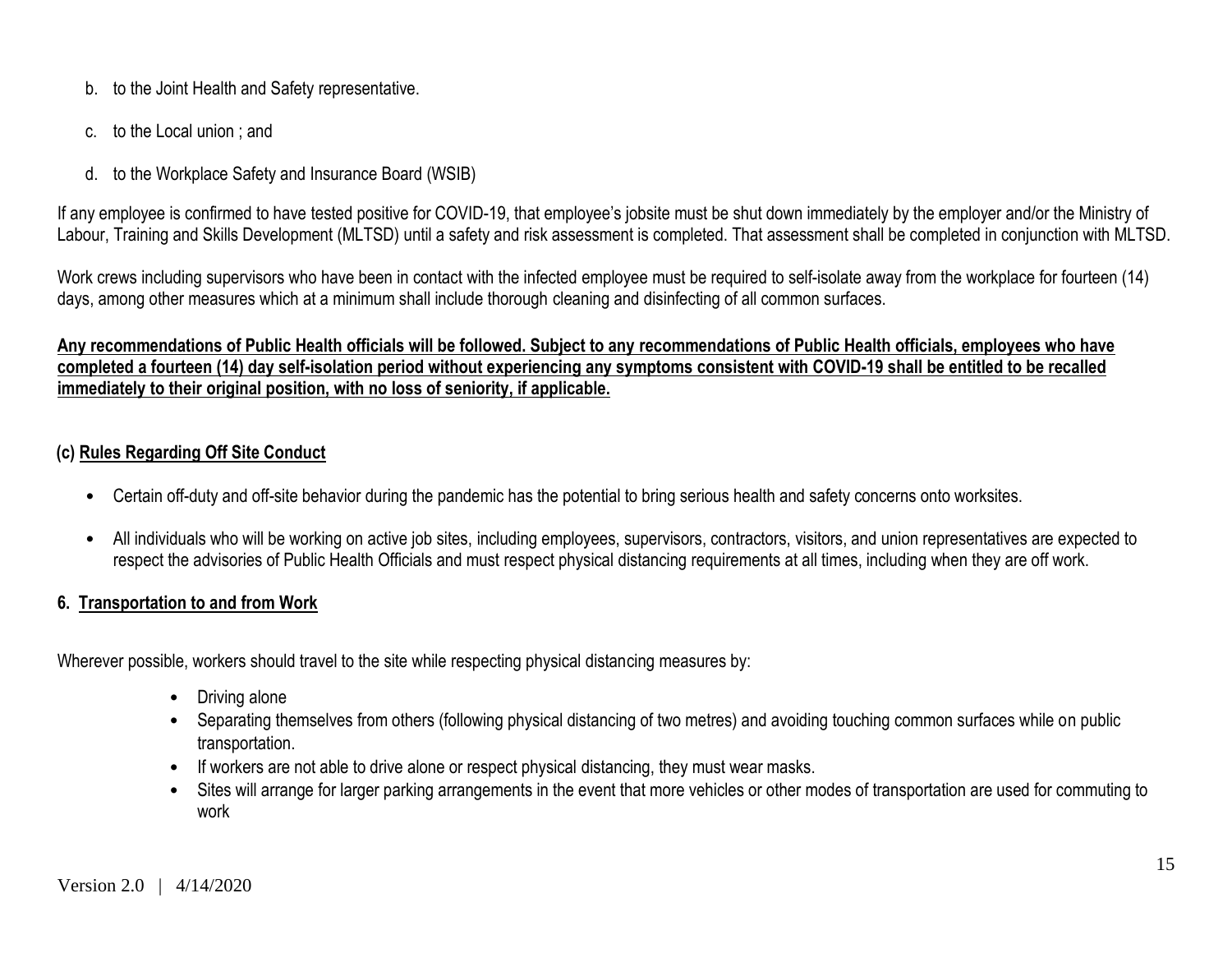## SECTION 7: INSPECTIONS/ENFORCEMENT

Without adequate enforcement the best planned safety measures are ineffective. All employees must be engaged in the process of identifying and correcting unsafe workplace practices.

The Government of Ontario, the Ministry of Labour, Training and Skills Development, Employers and **union Locals** all agree that these stringent standards must be adhered to in order to protect employee and community safety.

During the course of regular inspections at Ontario construction sites, Employers and Union Safety Representatives, will continue to:

- **ensure compliance with section 31 of the OHSA to ensure suppliers provide adequate facilities and with section 29 of O. Reg. 213/91 to make certain that adequate toilets and clean-up facilities and water or chemical flush toilets and clean-up facilities with running water are provided at every project and that they are properly serviced and sanitized.**
- Section 29.2(2) of O. Reg. 213/91, requires that hot and cold running water be provided at each clean-up facility and at every project.
- Soap or Hand cleanser and Paper Towels or Hand Dryer must also be provided and the employer will enforce regular use.
- The Regulation allows the use of **Alcohol-Based Hand Cleanser** (ABHR) only if it is not reasonably possible to have soap and running water.

#### **Health & Safety Inspections**

The following steps will be taken:

- The employer may assign site employees to temporarily assist in a Health and Safety capacity to ensure workers are staying two metres apart from one another as well as to ensure that the cleanliness of the project is maintained.
- These representatives will be required to complete checklists at critical facilities including **hand wash stations, washrooms, and sanitizer dispensers.**

All employers shall train employees regarding the process for reporting concerns or violations in regard to this policy or COVID-19 risks at their workplace. No reprisal shall be taken against any individual for reporting concerns with respect to this policy or COVID-19 protections.

Unsafe workplaces that do not comply with these measures and protocols are deemed unsafe and workers may exercise their right to refuse unsafe work in accordance with the OHSA.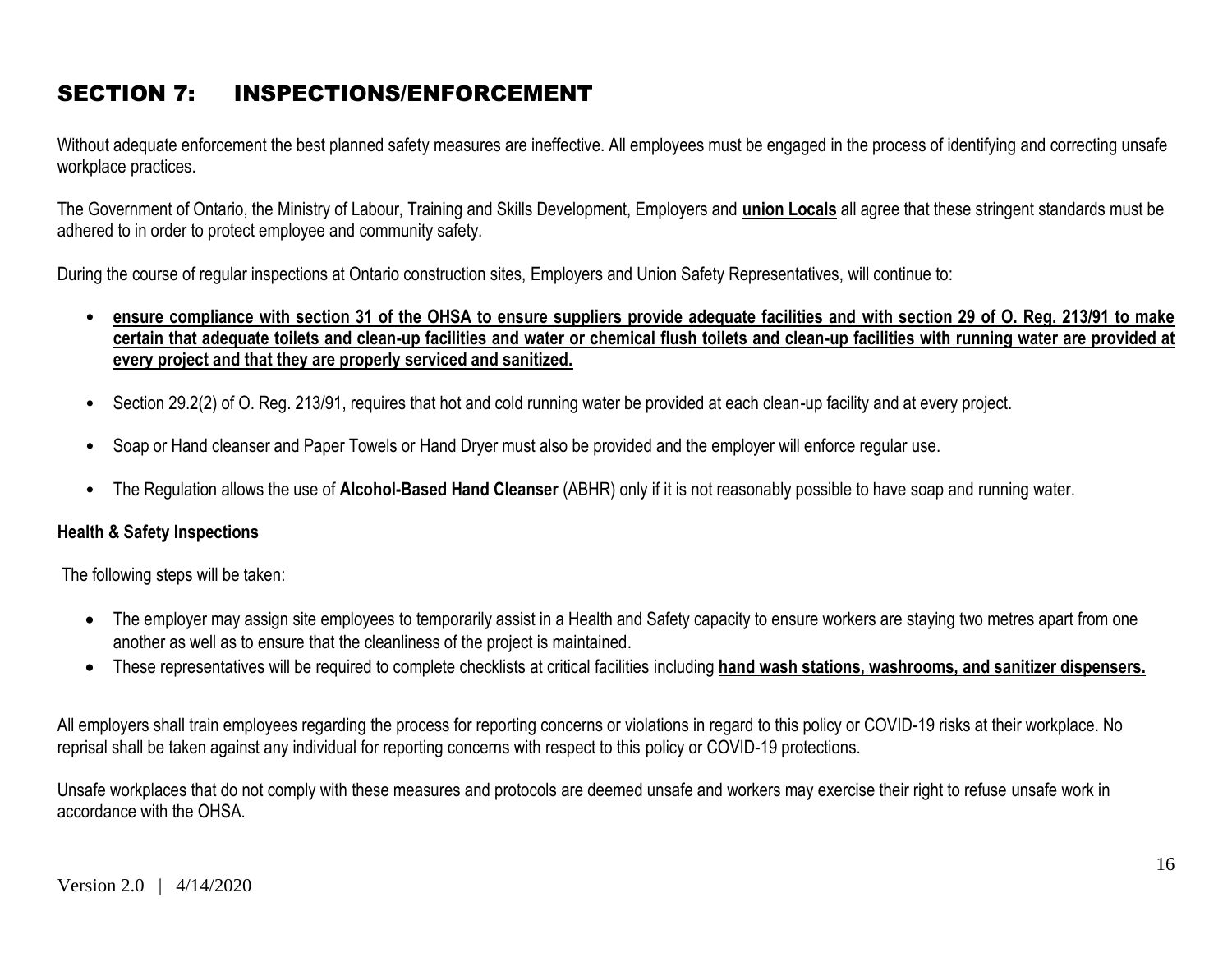This policy is appended to and shall be deemed a part of any applicable Collective Agreement. It is enforceable under the *Occupational Health and Safety Act*, the *Labour Relations Act*, and in the same manner as a violation of the Collective Agreement.

**APPENDICES I, II, and III are located on following pages:**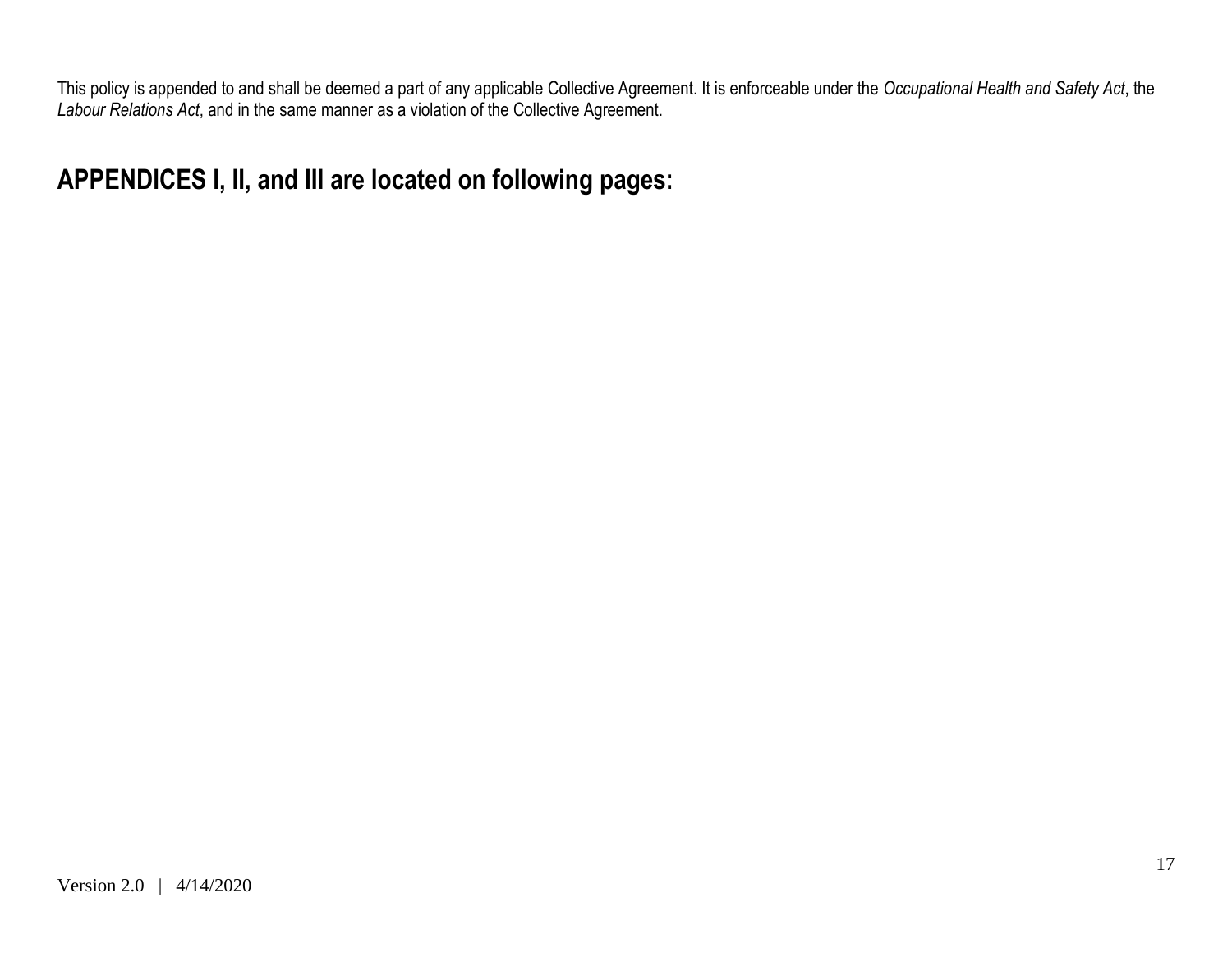# APPENDIX I

## **COVID-19 PREVENTATIVE MEASURES QUESTIONNAIRE - TO BE COMPLETED BY ALL PERSONNEL ENTERING A JOBSITE**

All employees assigned to **(include name of site)** must complete this form and submit to **(supervisor/union representative)**. **Personal information** - First and last name: **\_\_\_\_\_\_\_\_\_\_\_\_\_\_\_\_\_\_\_\_\_\_\_\_\_\_\_\_** Email: \_\_\_\_\_\_\_\_\_\_\_\_\_\_\_\_\_\_\_\_\_\_\_\_\_\_\_\_ Cell Phone: \_\_\_\_\_\_\_\_\_\_\_\_\_\_\_\_\_\_\_\_\_\_\_\_\_\_\_\_ Employer: Project: **1. Have you travelled outside of Canada since March 12, 2020**? Yes \_\_\_\_\_ No \_\_\_\_\_\_\_ If Yes - Date of Return? (must be 14 days minimum to stay on site) **2. Do you currently have any symptoms consistent with COVID-19, including the following symptoms**: fever, coughing and difficulty breathing, diarrhea, muscle aches/headaches? Yes No  $\blacksquare$ **3. Have you been exposed to a person who has a confirmed or probable case of the COVID-19 infection?** Yes \_\_\_\_\_ No \_\_\_\_\_\_\_ **Declaration:** I hereby confirm that the information provided herein is accurate, correct, and complete and that the responses submitted within this form are genuine. I undertake to inform the (**union/employer**) in writing of any changes to the information already provided. Signature **Date** 

Version 2.0 | 4/14/2020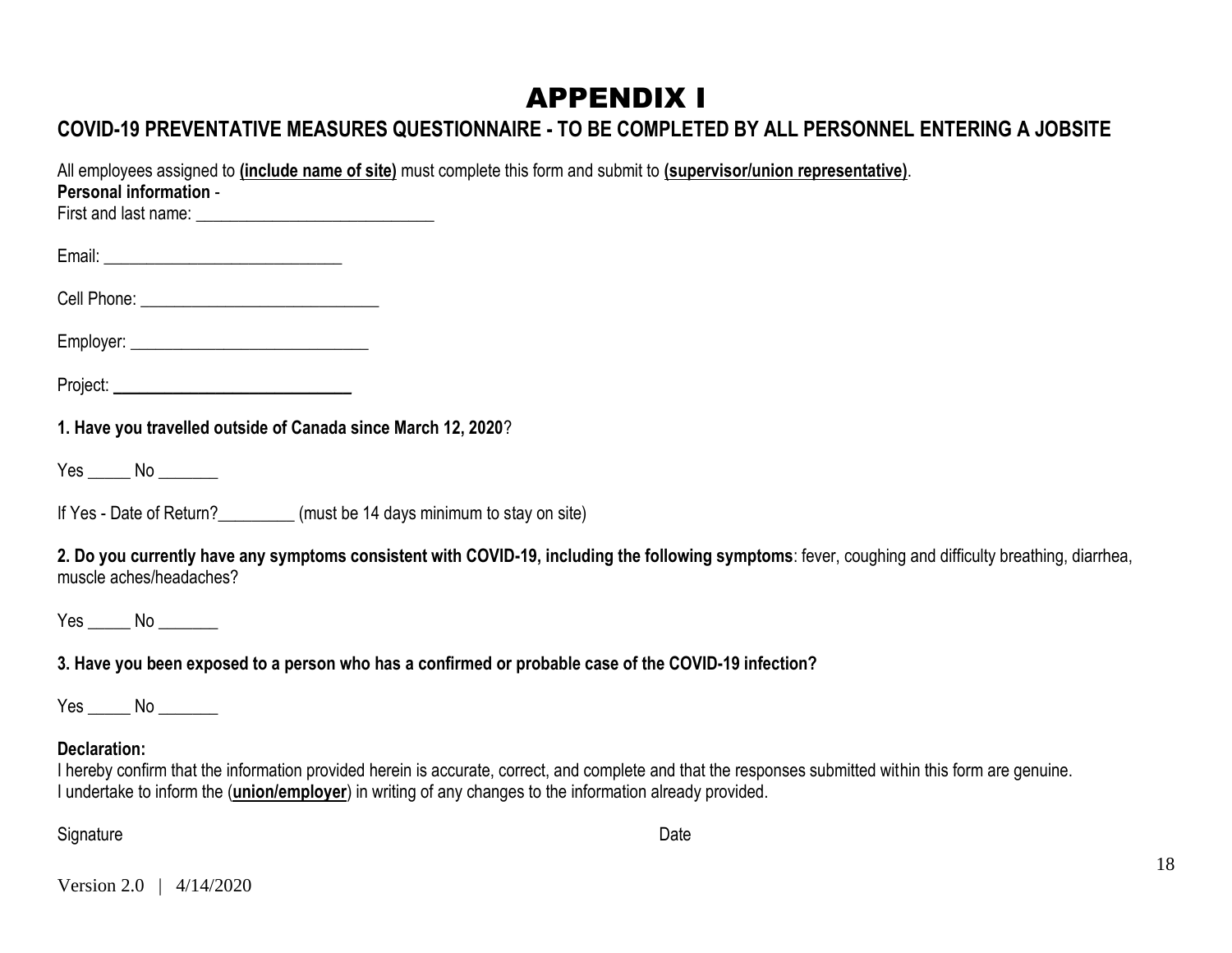# APPENDIX II

### **EMPLOYER ENDORSEMENT**

### **Insert Trade Union Local Endorsed Safety Protocols for JOBSITE MEASURES to Protect Against COVID-19**

I, the undersigned employer, agree to abide by the minimum protocols outlined in (Insert Local name here) in the **Endorsed Safety Protocols for JOBSITE MEASURES to Protect Against COVID-19**.

I recognize that members of (Insert Local name here) have the right to refuse unsafe work and in accordance with that right, any failure to abide by any of the policies above may lead to members of (Insert Local name here) refusing to perform unsafe work.

I agree that no member of Local \_\_\_\_ shall suffer any loss as a result of any member of Local **\_\_\_\_\_** refusing unsafe work as a result of the employer's failure to abide by the above policy.

I further recognize that the failure to abide by any of the policies above may be considered a violation of the collective agreement between Local **\_\_\_\_\_** and the employer and may be enforceable as such.

Dated this **\_\_\_\_\_**day of **\_\_\_\_\_\_\_\_,** 2020.

Employer Name: **Employer Name:**  $\blacksquare$ 

Employer Signature: \_\_\_\_\_\_\_\_\_\_\_\_\_\_\_\_\_\_\_\_\_\_\_\_\_\_\_\_\_\_\_\_\_

Name (Printed): \_\_\_\_\_\_\_\_\_\_\_\_\_\_\_\_\_\_\_\_\_\_\_\_\_\_\_\_\_\_\_\_\_\_\_\_\_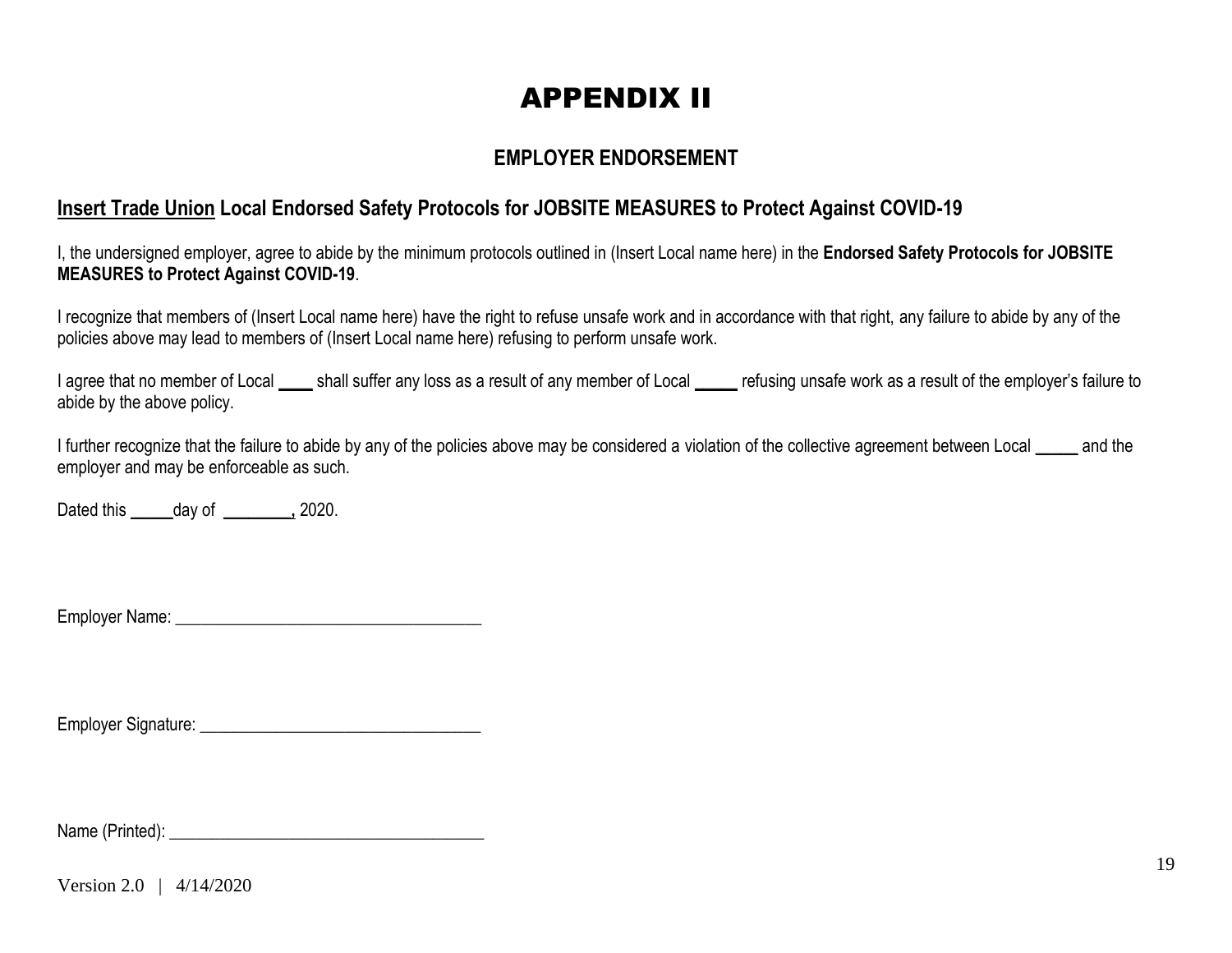# APPENDIX III

### **SAFETY PROTOCOL FOR JOBSITE MEASURES TO PROTECT AGAINST COVID-19 CHECKLIST FOR BUSINESS AGENTS AND/OR PROJECT HEALTH AND SAFETY REPRESENTATIVES**

| <b>COMPANY INFORMATION</b>                                                             |                                            |                                                           |  |  |  |  |  |  |
|----------------------------------------------------------------------------------------|--------------------------------------------|-----------------------------------------------------------|--|--|--|--|--|--|
| <b>Company name:</b>                                                                   |                                            |                                                           |  |  |  |  |  |  |
| <b>Jobsite Address:</b>                                                                |                                            |                                                           |  |  |  |  |  |  |
| Telephone and fax numbers:                                                             |                                            |                                                           |  |  |  |  |  |  |
| <b>Contact email:</b>                                                                  |                                            |                                                           |  |  |  |  |  |  |
| <b>Management Rep I spoke to:</b>                                                      |                                            |                                                           |  |  |  |  |  |  |
| <b>Phone or Email for Mgmt. Rep:</b>                                                   |                                            |                                                           |  |  |  |  |  |  |
| <b>Name of Steward:</b>                                                                |                                            |                                                           |  |  |  |  |  |  |
| Does the Company currently have a<br>policy for COVID-19?                              | Yes $\Box$<br>(Review and keep the Policy) | No <sub>1</sub>                                           |  |  |  |  |  |  |
| If so, has the Company policy been<br>posted on site where employees can<br>review it? | Yes $\Box$                                 | No <sub>1</sub><br>(Review placement with Management Rep) |  |  |  |  |  |  |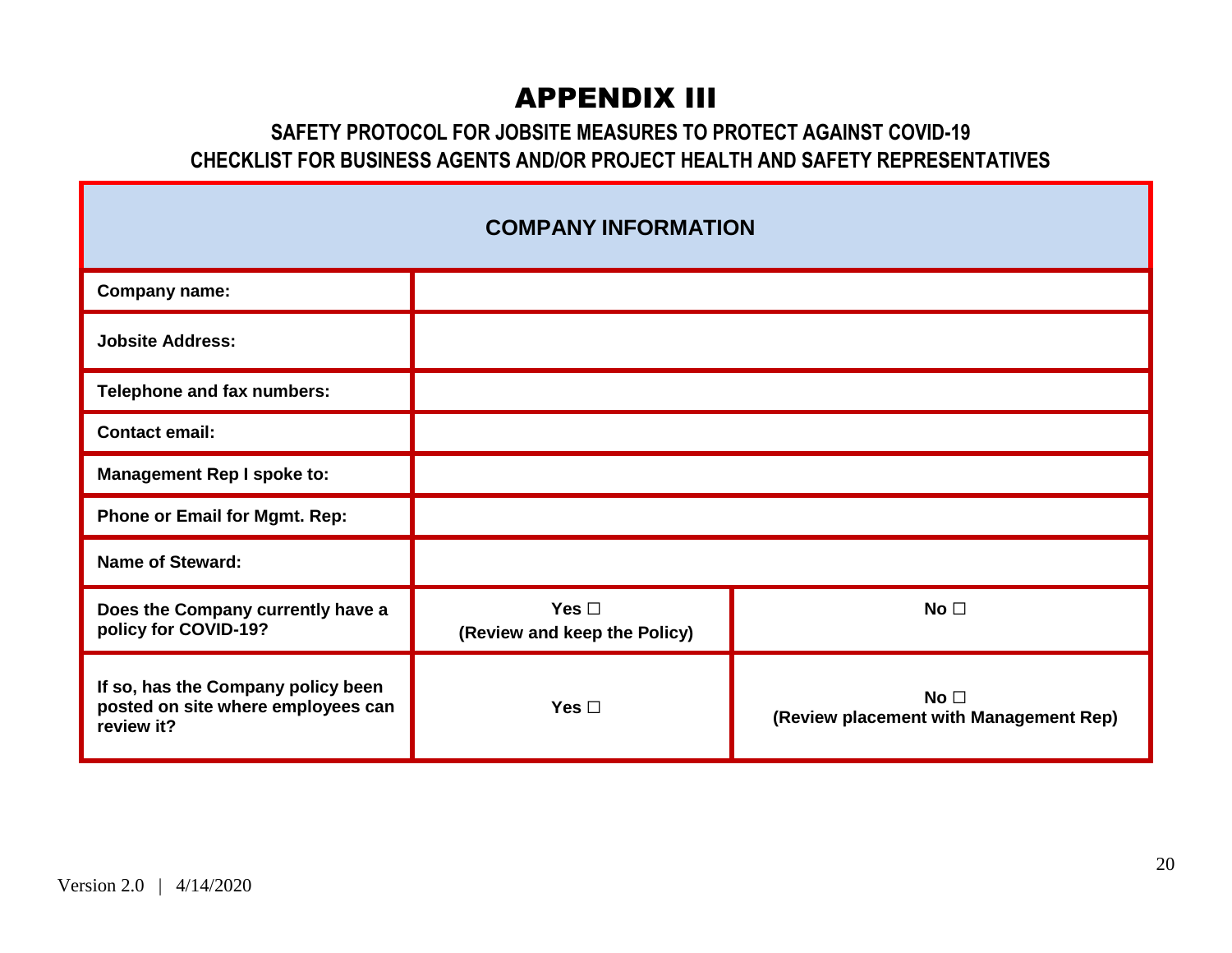# **SECTION 1: PREPARATION**

This section focuses on the fact that work sites must be prepared to meet the new reality of work during a pandemic. Layouts may need to be adjusted and shift schedules modified.

| 1. Changes to the schedule                                                                                                      |                               |           |                              |                              |                                                                                                                                                                                                                     |  |  |  |
|---------------------------------------------------------------------------------------------------------------------------------|-------------------------------|-----------|------------------------------|------------------------------|---------------------------------------------------------------------------------------------------------------------------------------------------------------------------------------------------------------------|--|--|--|
| <b>Item</b>                                                                                                                     | Yes $\boldsymbol{\mathsf{I}}$ | <b>No</b> | <u>In</u><br><b>Progress</b> | <b>Comply</b><br><b>Date</b> | <b>Notes</b><br>(if answer is no, why have they not complied, what steps<br>have been taken, what steps need to be taken)                                                                                           |  |  |  |
| Have steps been taken to make sure<br>social-distancing can be practiced<br>and the site is not too crowded at any<br>one time? | $\Box$                        | $\Box$    | П                            |                              | (Look for: are deadlines extended to allow tasks to take<br>place at separate times, are there different arrival or exit<br>times, breaks at different times for different crews)                                   |  |  |  |
| Is time to sanitize worksites and<br>materials part of the daily schedule?                                                      | $\Box$                        | $\Box$    | $\Box$                       |                              |                                                                                                                                                                                                                     |  |  |  |
| 2. Changes to the way work is done                                                                                              |                               |           |                              |                              |                                                                                                                                                                                                                     |  |  |  |
| Has the worksite been set up to<br>reduce or eliminate gathering and<br>crowding?                                               | $\Box$                        | $\Box$    | П                            |                              | (Look for: limits of one person to a vehicle, ensuring proper<br>ventilation, limits of total workers on site, pinch points<br>removed or limited, limiting number of people in elevators or<br>hoists at one time) |  |  |  |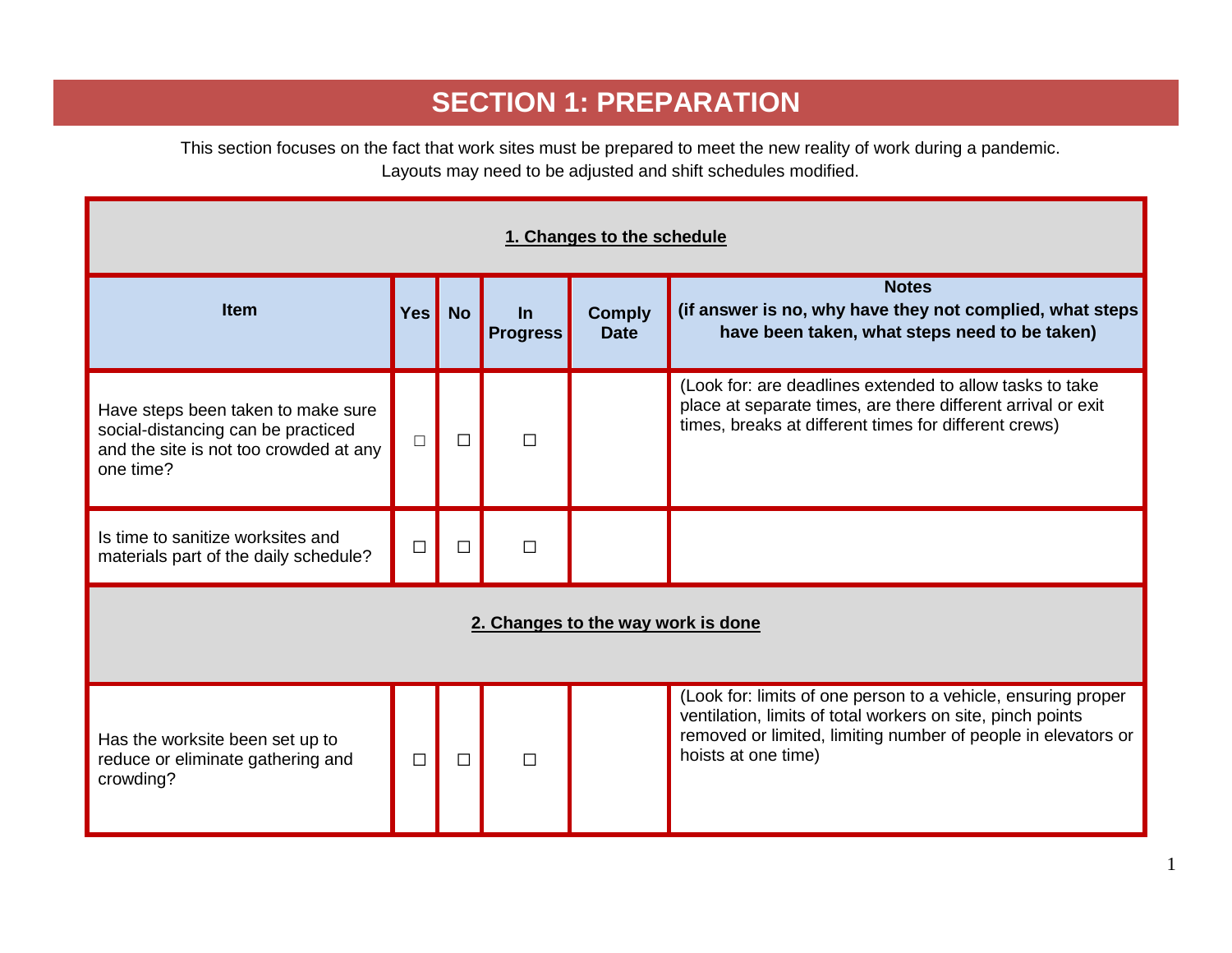| <b>Item</b>                                                                                            | Yes <sub>l</sub> | <b>No</b> | <b>In</b><br><b>Progress</b> | <b>Comply</b><br><b>Date</b> | <b>Notes</b><br>(if answer is no, why have they not complied, what steps<br>have been taken, what steps need to be taken)                                             |  |  |
|--------------------------------------------------------------------------------------------------------|------------------|-----------|------------------------------|------------------------------|-----------------------------------------------------------------------------------------------------------------------------------------------------------------------|--|--|
| Has a plan been made for how to deal<br>with tasks that seem to need people to<br>work close together? | $\Box$           | $\Box$    | П                            |                              | (Look for: work spread out, unnecessary working together<br>eliminated, additional PPE and sanitation measures being<br>used during tasks when must be done together) |  |  |
| 3. New Work Rules                                                                                      |                  |           |                              |                              |                                                                                                                                                                       |  |  |
| Are social distancing rules requiring<br>individuals be at least 2 meters apart<br>being enforced?     | $\Box$           | $\Box$    | П                            |                              | (Look for: on-site meetings limited to no more than five<br>people, meetings held in locations where attendees can<br>keep proper social distance)                    |  |  |
| Are workplace policies for COVID-19<br>posted prominently for all workers to<br>see?                   | П                | $\Box$    | П                            |                              |                                                                                                                                                                       |  |  |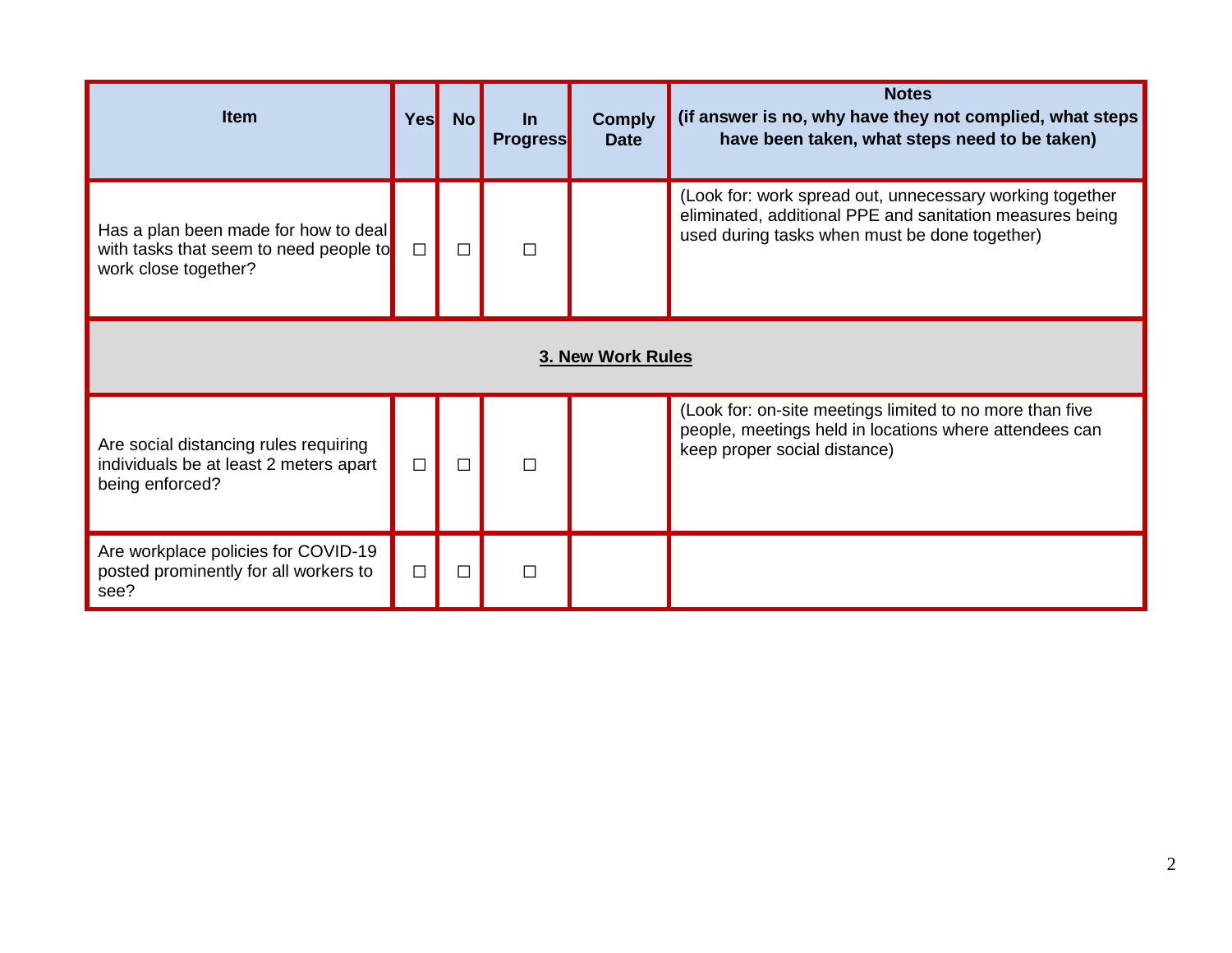## **SECTION 2: PREVENTION**

This section focuses on the fact that anything that increases a risk to workers on site must be prevented from getting onto site. Strict screening and monitoring of all individuals coming onto the site and their behavior on and off the site is extremely important

| 1. Restricted Site Access                                                                                                                                                                                                                  |            |           |                              |                              |                                                                                                                                                                           |  |  |  |  |
|--------------------------------------------------------------------------------------------------------------------------------------------------------------------------------------------------------------------------------------------|------------|-----------|------------------------------|------------------------------|---------------------------------------------------------------------------------------------------------------------------------------------------------------------------|--|--|--|--|
| <b>Item</b>                                                                                                                                                                                                                                | <b>Yes</b> | <b>No</b> | <u>In</u><br><b>Progress</b> | <b>Comply</b><br><b>Date</b> | <b>Notes</b><br>(if answer is no, why have they not complied, what steps<br>have been taken, what steps need to be taken)                                                 |  |  |  |  |
| Are employers asking if employees<br>have travelled or are feeling sick or<br>have been in contact with someone<br>who is sick before allowing them on<br>site?                                                                            | □          | П         | П                            |                              | (Look for: all 3 questions from the Union's Protocol must be<br>asked. 14-day self-isolation period and recall after must be<br>offered if they said Yes to any question) |  |  |  |  |
| 2. Daily Review of Workers Health                                                                                                                                                                                                          |            |           |                              |                              |                                                                                                                                                                           |  |  |  |  |
| Is temperature screening being<br>performed on the jobsite?<br><b>Note:</b> The Union is aware of<br>thermometer shortages but the<br>company must develop a plan to get<br>thermometers and a trained<br>professional to do the screening | $\Box$     | $\Box$    | П                            |                              | (Look for: employees temperature checked at entrance on<br>arrival, employees wearing wearable thermometer<br>patches)                                                    |  |  |  |  |
| Are temperatures taken more than<br>once a day and are they being<br>reviewed by a foreperson or other<br>qualified personnel?                                                                                                             | □          | П         | $\Box$                       |                              |                                                                                                                                                                           |  |  |  |  |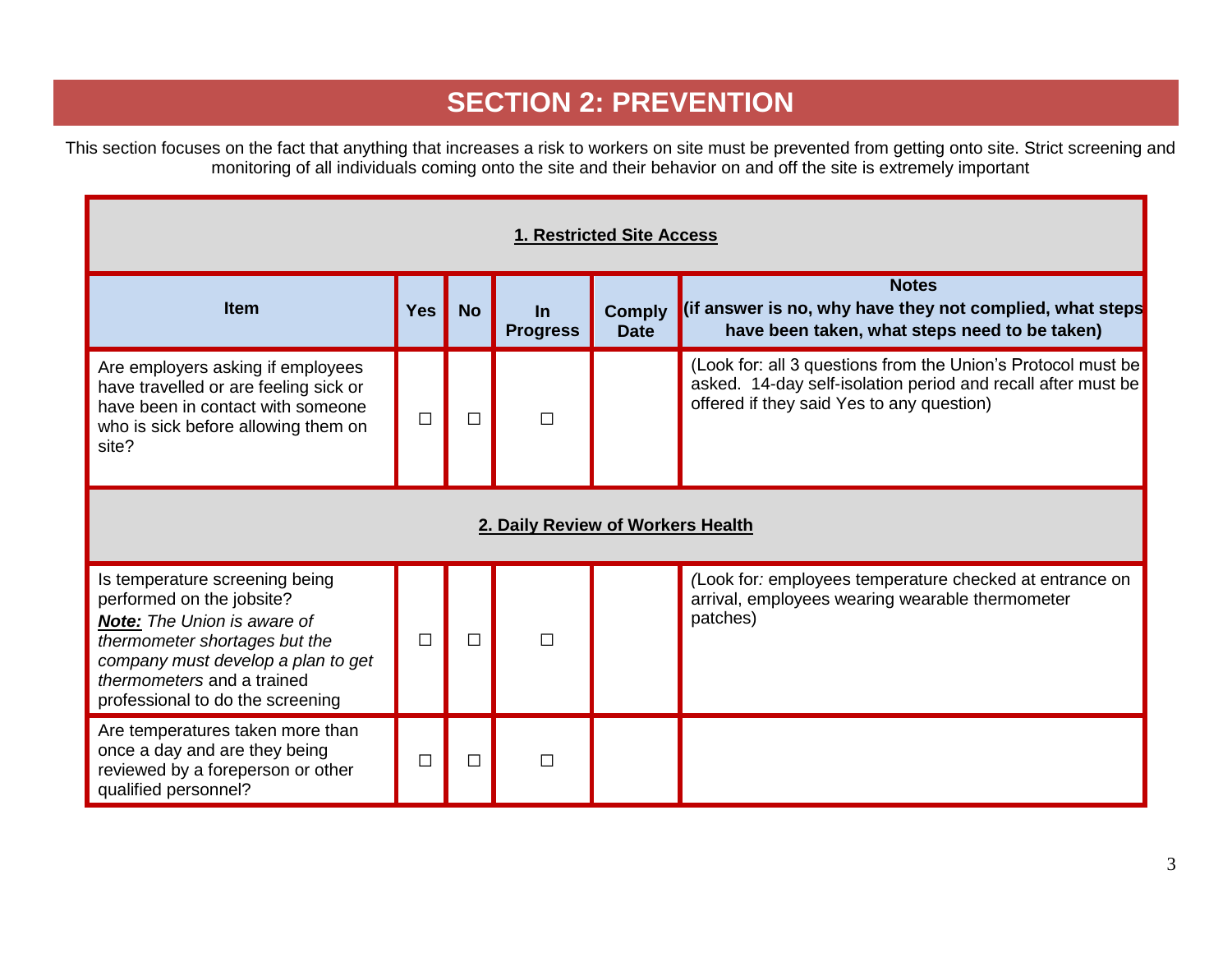| 3. Self-Reporting is Encouraged                                                                                                 |            |           |                          |             |                                                                                                                                                               |  |  |  |  |
|---------------------------------------------------------------------------------------------------------------------------------|------------|-----------|--------------------------|-------------|---------------------------------------------------------------------------------------------------------------------------------------------------------------|--|--|--|--|
| <b>Item</b>                                                                                                                     | <b>Yes</b> | <b>No</b> | $\ln$<br><b>Progress</b> | <b>Date</b> | <b>Notes</b><br>Comply (if answer is no, why have they not complied, what steps<br>have been taken, what steps need to be taken)                              |  |  |  |  |
| Are employees who are experiencing<br>cold and flu symptoms being sent<br>home?                                                 | $\Box$     | $\Box$    | $\Box$                   |             |                                                                                                                                                               |  |  |  |  |
| Does the employer provide job<br>protection for employees who are sent<br>home or who choose to self-isolate?                   | $\Box$     | $\Box$    | $\Box$                   |             | (Ask About: no reprisals, no Doctor's note required)                                                                                                          |  |  |  |  |
| 4. Mandatory Public Health Reporting                                                                                            |            |           |                          |             |                                                                                                                                                               |  |  |  |  |
| If an employee tests positive, will the<br>jobsite be shut down until a risk<br>assessment is completed?                        | $\Box$     | $\Box$    | $\Box$                   |             |                                                                                                                                                               |  |  |  |  |
| If an employee tests positive for<br>COVID 19, will the employer follow<br>public health recommendations<br>regarding the site? | $\Box$     | $\Box$    | П                        |             | (Ask About: job protection for employee, identification of<br>co-workers, site shut down and all common surfaces<br>infected employee touched be disinfected) |  |  |  |  |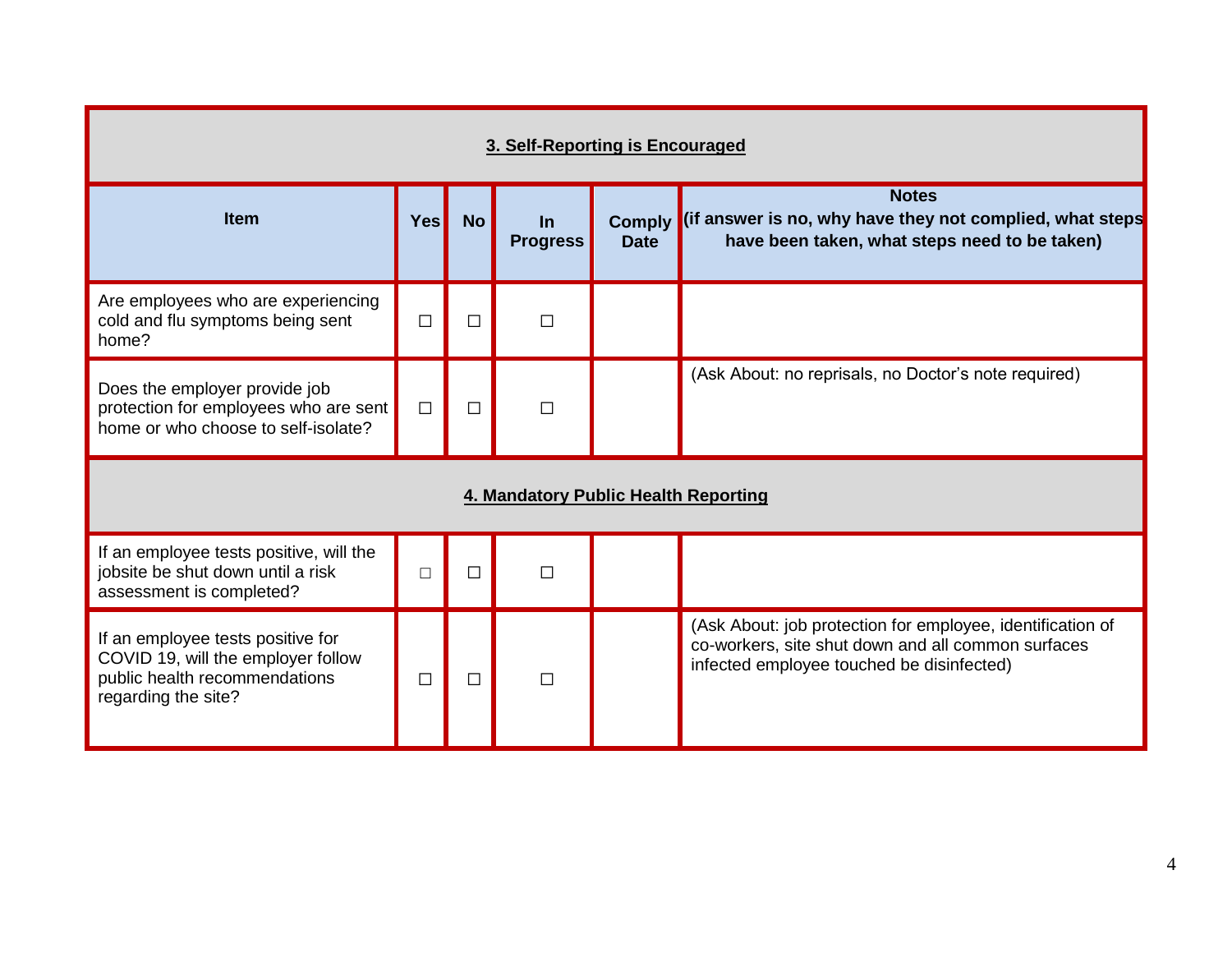| 5. Rules Regarding off-site Conduct                                                                               |        |           |                              |                              |                                                                                                                           |  |  |  |  |
|-------------------------------------------------------------------------------------------------------------------|--------|-----------|------------------------------|------------------------------|---------------------------------------------------------------------------------------------------------------------------|--|--|--|--|
| <b>Item</b>                                                                                                       | Yes    | <b>No</b> | <u>In</u><br><b>Progress</b> | <b>Comply</b><br><b>Date</b> | <b>Notes</b><br>(if answer is no, why have they not complied, what steps<br>have been taken, what steps need to be taken) |  |  |  |  |
| Does the employer tell employees to<br>follow all recommended public health<br>advisories when they are off-site? | $\Box$ |           | □                            |                              |                                                                                                                           |  |  |  |  |
| Does the employer remove individuals<br>from the site if they are putting the site<br>at risk?                    | $\Box$ |           | $\Box$                       |                              |                                                                                                                           |  |  |  |  |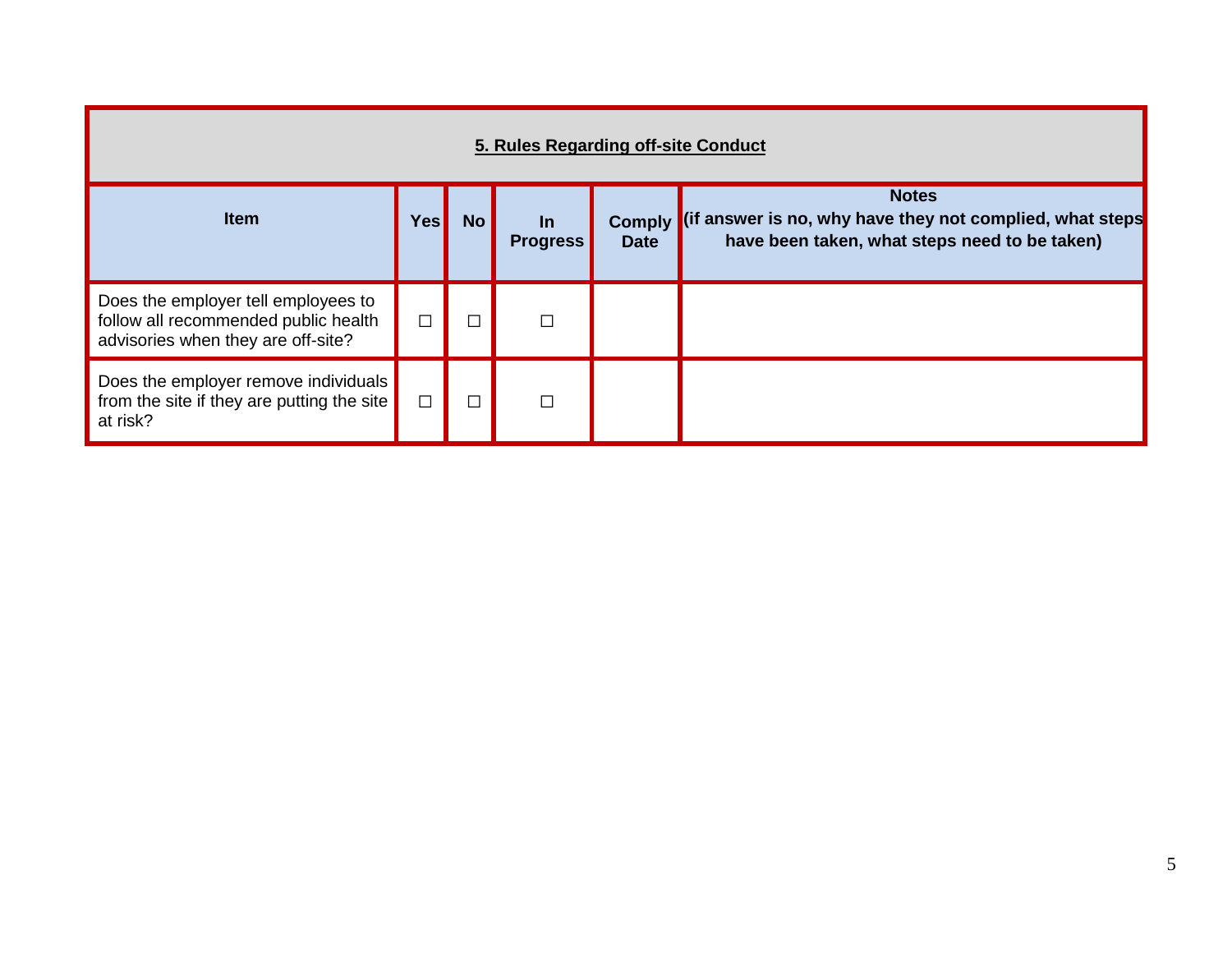# **SECTION 3: PROTECTION**

This section focuses on the fact that every resource necessary to ensure the safety of all workers must be used. This includes appropriate PPE, hand washing and other resources to allow workers to meet Public Health guidelines at work.

| 1. Regular Cleaning of Equipment and Surfaces                                                                                                                                                                 |            |           |                              |                              |                                                                                                                                                  |  |  |  |  |
|---------------------------------------------------------------------------------------------------------------------------------------------------------------------------------------------------------------|------------|-----------|------------------------------|------------------------------|--------------------------------------------------------------------------------------------------------------------------------------------------|--|--|--|--|
| <b>Item</b>                                                                                                                                                                                                   | <b>Yes</b> | <b>No</b> | <u>In</u><br><b>Progress</b> | <b>Comply</b><br><b>Date</b> | <b>Notes</b><br>(if answer is no, why have they not complied, what steps<br>have been taken, what steps need to be taken)                        |  |  |  |  |
| Are high-traffic surfaces and common<br>areas being cleaned using soap and<br>water and/or alcohol-based cleaning<br>liquid, and or Health Canada<br>authorized hard-surface disinfectants<br>on every shift? | $\Box$     | П         | П                            |                              | (Look for: this includes but isn't limited to door handles, light<br>switches, seat belt buckles, equipment cabs, could include<br>shared tools) |  |  |  |  |
| 2. Use of Protective Eyewear and Gloves                                                                                                                                                                       |            |           |                              |                              |                                                                                                                                                  |  |  |  |  |
| Do employees have their own<br>dedicated PPE (glasses, face shields,<br>gloves) so that employees do not<br>need to share?                                                                                    | $\Box$     | $\Box$    | П                            |                              | (Look for: employees have labelled their PPE so that no<br>other employee may use it)                                                            |  |  |  |  |
| Are employees instructed on how to<br>remove safety glasses and/or face<br>shields without touching their face?                                                                                               | $\Box$     | $\Box$    | $\Box$                       |                              |                                                                                                                                                  |  |  |  |  |
|                                                                                                                                                                                                               |            |           |                              |                              |                                                                                                                                                  |  |  |  |  |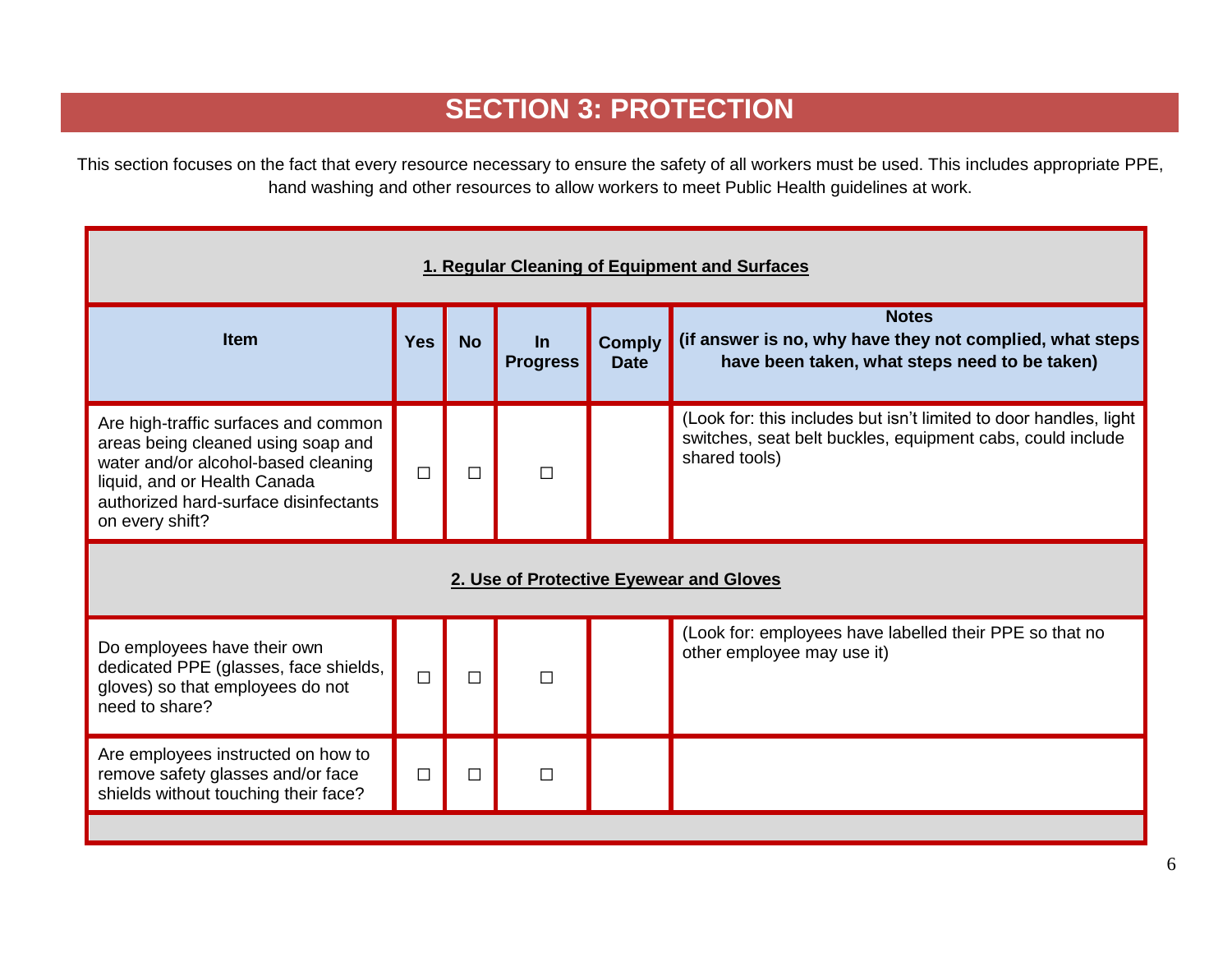| 3. Use of Disinfectants, Sanitizers and N95 masks                                                                                         |            |           |                              |                              |                                                                                                                                                                                                          |  |  |  |
|-------------------------------------------------------------------------------------------------------------------------------------------|------------|-----------|------------------------------|------------------------------|----------------------------------------------------------------------------------------------------------------------------------------------------------------------------------------------------------|--|--|--|
| <b>Item</b>                                                                                                                               | <b>Yes</b> | <b>No</b> | <u>In</u><br><b>Progress</b> | <b>Comply</b><br><b>Date</b> | <b>Notes</b><br>(if answer is no, why have they not complied, what steps<br>have been taken, what steps need to be taken)                                                                                |  |  |  |
| Are alcohol wipes or liquid with a<br>minimum 70% alcohol content or<br>Health Canada approved hand<br>sanitizing products provided?      | □          | □         | □                            |                              | (Look for: are disinfecting wipes or disinfecting liquid for<br>gloves available)                                                                                                                        |  |  |  |
| Are employees issued and required to<br>use N95 type face masks or<br>equivalent while on the jobsite?                                    | П          | $\Box$    | $\Box$                       |                              | <b>Note:</b> The Union is aware of shortages but the company<br>must develop a plan to get N95 masks or equivalent.                                                                                      |  |  |  |
| If the employer does not yet have<br>access to N95 masks or equivalent,<br>are employees issued and required to<br>use non-medical masks? | $\Box$     | $\Box$    | □                            |                              | (Look for: masks should cover nose and mouth and fit<br>closely (no big gaps), should not be used if soiled and cloth<br>masks washed daily, should be used if social distancing<br>can't be maintained) |  |  |  |
| Are employees instructed in the safe<br>way to put on and take off masks<br>without contaminating them or<br>touching their face?         | $\Box$     | $\Box$    | $\Box$                       |                              |                                                                                                                                                                                                          |  |  |  |
| <b>Item</b>                                                                                                                               | <b>Yes</b> | <b>No</b> | $\ln$<br><b>Progress</b>     | <b>Comply</b><br><b>Date</b> | <b>Notes</b><br>(if answer is no, why have they not complied, what steps<br>have been taken, what steps need to be taken)                                                                                |  |  |  |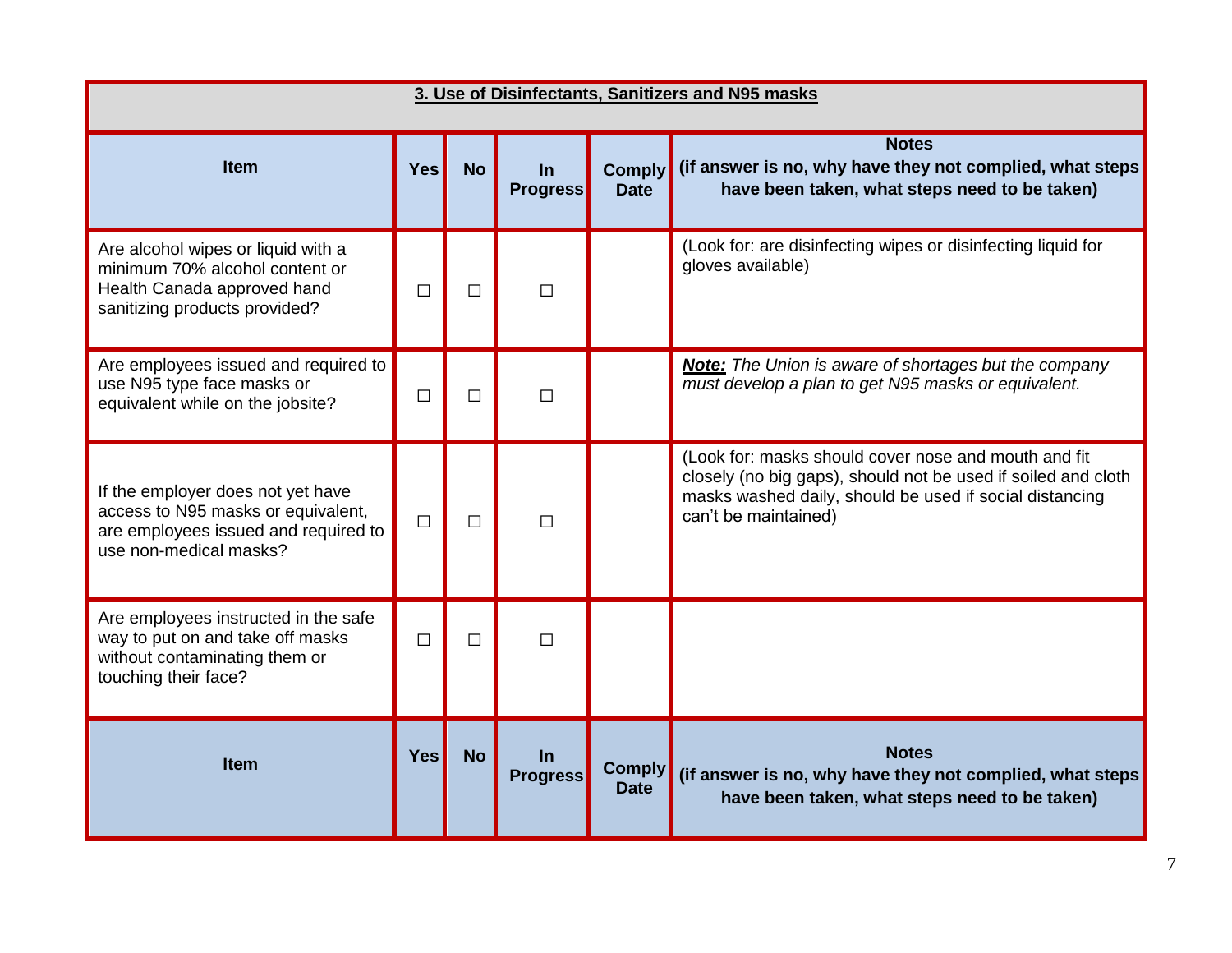| Are employees given appropriate<br>access to hand washing stations with<br>soap?                                             | $\Box$     | $\Box$    | $\Box$                   |                              | (Look for: access also includes enough time to use the<br>handwashing stations. If on a high-rise building, could<br>mean on every floor, could mean workers washing hands<br>before entering an elevator) |  |  |
|------------------------------------------------------------------------------------------------------------------------------|------------|-----------|--------------------------|------------------------------|------------------------------------------------------------------------------------------------------------------------------------------------------------------------------------------------------------|--|--|
| Are there disinfectants and hand<br>sanitizers throughout the site for<br>general use and are they replenished<br>as needed? | $\Box$     | □         | $\Box$                   |                              |                                                                                                                                                                                                            |  |  |
| If the employer has disposable masks,<br>do they have proper mask disposal<br>bins and rules?                                | $\Box$     | $\Box$    | $\Box$                   |                              |                                                                                                                                                                                                            |  |  |
| Are all workers instructed that their<br>clothes should be washed upon<br>returning home?                                    | $\Box$     | $\Box$    | $\Box$                   |                              |                                                                                                                                                                                                            |  |  |
| 4. Additional Measures for Toilet Facilities                                                                                 |            |           |                          |                              |                                                                                                                                                                                                            |  |  |
| <b>Item</b>                                                                                                                  | <b>Yes</b> | <b>No</b> | $\ln$<br><b>Progress</b> | <b>Comply</b><br><b>Date</b> | <b>Notes</b><br>(if answer is no, why have they not complied, what steps<br>have been taken, what steps need to be taken)                                                                                  |  |  |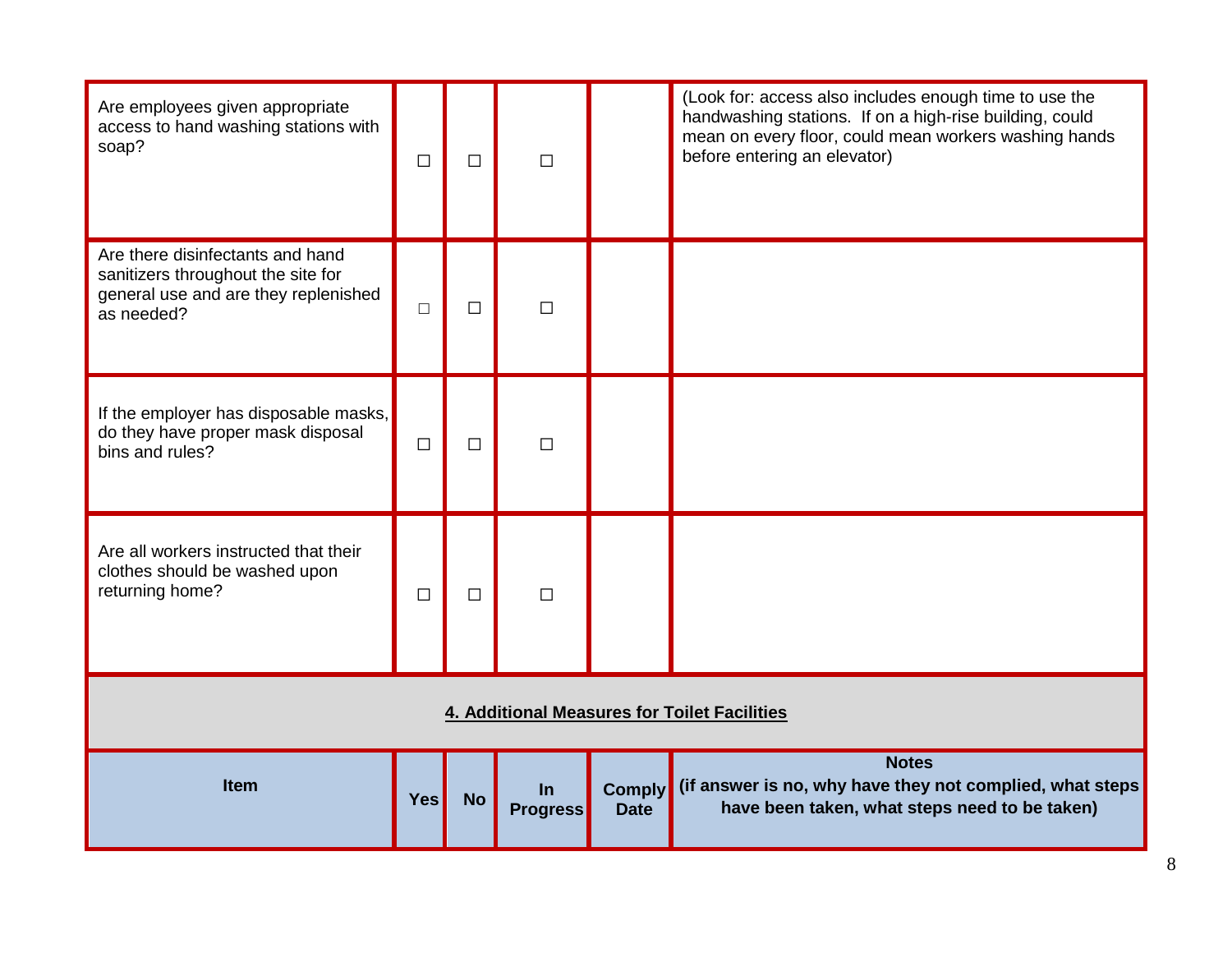| Are soap / paper towel dispensers,<br>hand dryers and hand sanitizing<br>stations in toilet facilities and are they<br>checked frequently and replenished<br>as needed?                              |  |  |  |
|------------------------------------------------------------------------------------------------------------------------------------------------------------------------------------------------------|--|--|--|
| Are garbage bins placed near toilet's<br>exit doors to encourage people to use<br>a paper towel to open/close the door?                                                                              |  |  |  |
| Are paper towel dispensers placed<br>near high-touch surfaces such as<br>water coolers, kitchen/break room<br>counters, conference rooms, and<br>other locations with shared high-touch<br>surfaces? |  |  |  |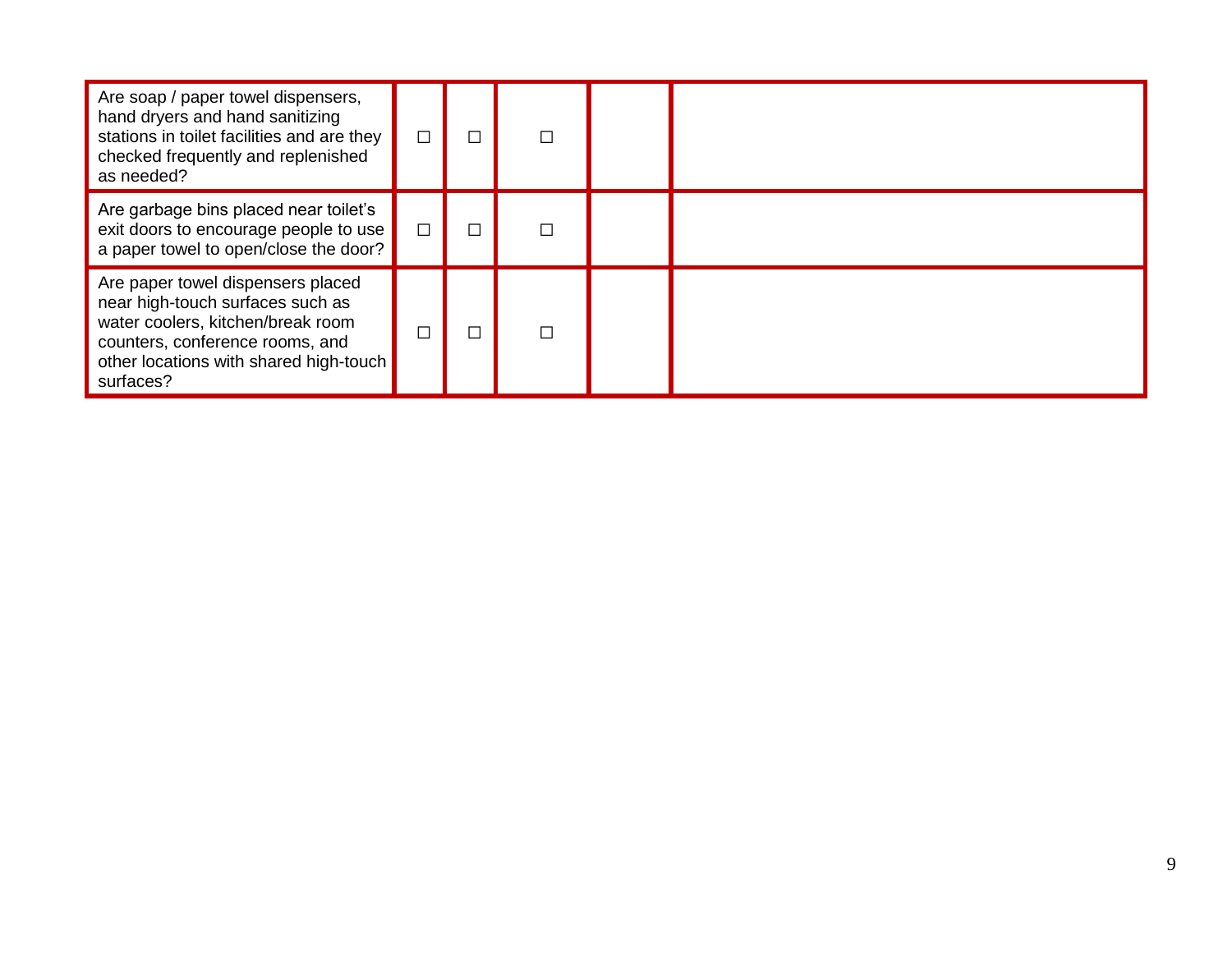| 5. Reinforcement of Basic Hygiene Rules for All Workers                                                                                                                                                                         |            |           |                          |                              |                                                                                                                            |
|---------------------------------------------------------------------------------------------------------------------------------------------------------------------------------------------------------------------------------|------------|-----------|--------------------------|------------------------------|----------------------------------------------------------------------------------------------------------------------------|
| <b>Item</b>                                                                                                                                                                                                                     | <b>Yes</b> | <b>No</b> | $\ln$<br><b>Progress</b> | <b>Comply</b><br><b>Date</b> | <b>Notes</b><br>(if answer is no, why have they not complied, what steps)<br>have been taken, what steps need to be taken) |
| Are there signs at the jobsite<br>encouraging employees to:                                                                                                                                                                     |            |           |                          |                              | (Look for: signage that shows basic hygiene rules for<br>workers in appropriate places at the worksite)                    |
| 1. Wash hands with soap and<br>water or alcohol-based hand<br>sanitizer for at least 20<br>seconds?                                                                                                                             | $\Box$     | $\Box$    | $\Box$                   |                              |                                                                                                                            |
| 2. Avoid touching your eyes, nose<br>and mouth with unwashed<br>hands?                                                                                                                                                          | $\Box$     | $\Box$    | $\Box$                   |                              |                                                                                                                            |
| 3. When coughing or sneezing:<br>cough or sneeze into a tissue<br>or the bend of your arm, not<br>your hand, and dispose of any<br>used tissues as soon as<br>possible in a lined waste<br>basket and wash hands<br>afterwards? | $\Box$     | $\Box$    | $\Box$                   |                              |                                                                                                                            |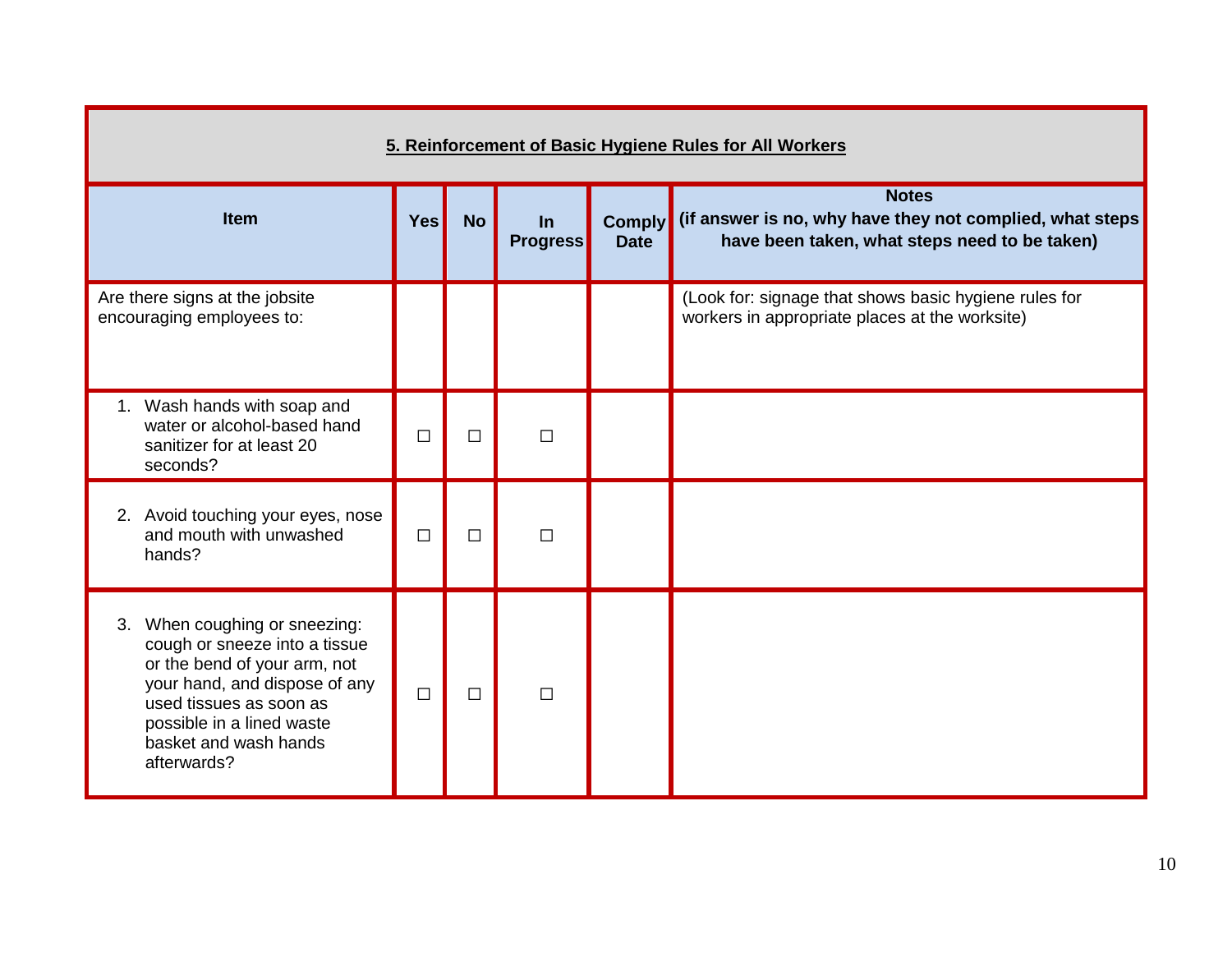| Item                                                                                              | Yes    | <b>No</b> | <u>In</u><br><b>Progress</b> | <b>Comply</b><br><b>Date</b> | <b>Notes</b><br>(if answer is no, why have they not complied, what steps<br>have been taken, what steps need to be taken) |
|---------------------------------------------------------------------------------------------------|--------|-----------|------------------------------|------------------------------|---------------------------------------------------------------------------------------------------------------------------|
| 4. Avoid hugs and handshakes?                                                                     | $\Box$ | $\Box$    | $\Box$                       |                              |                                                                                                                           |
| Avoid commonly touched<br>5.<br>areas including handrails and<br>public transit poles?            | $\Box$ | $\Box$    | $\Box$                       |                              |                                                                                                                           |
| Wash clothes and shower<br>6.<br>upon arriving at home?                                           | $\Box$ | $\Box$    | $\Box$                       |                              |                                                                                                                           |
| Take outside shoes off before<br>7.<br>entering your home and do not<br>allow them in your house? | $\Box$ | $\Box$    | $\Box$                       |                              |                                                                                                                           |
| Notify your supervisor<br>8.<br>immediately if you feel sick?                                     | $\Box$ | $\Box$    | $\Box$                       |                              |                                                                                                                           |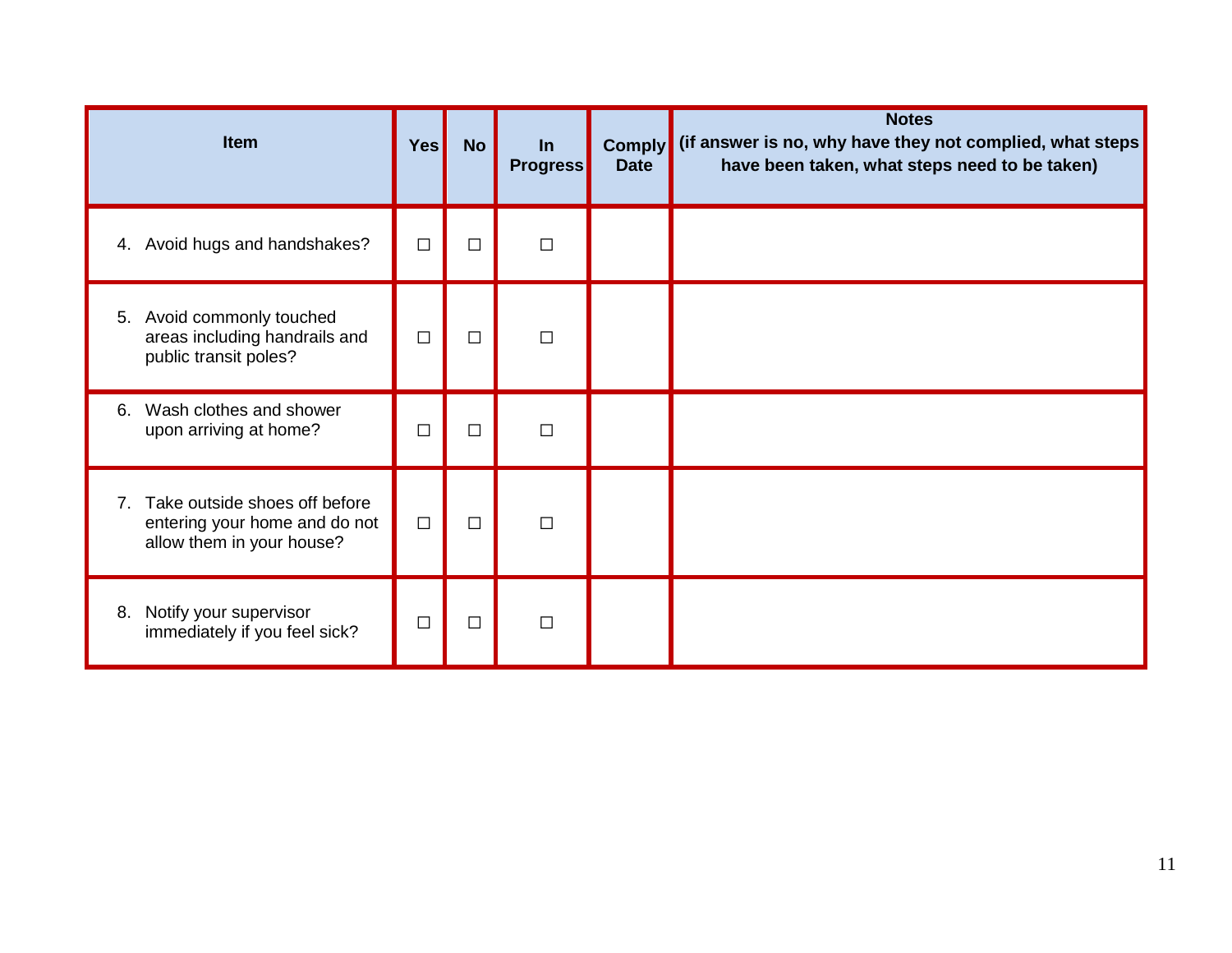## **SECTION 4: POLICING**

This section focuses on the fact that all employees must be engaged in the process of identifying and correcting unsafe workplace practices.

| <b>Item</b>                                                                                                                      | <b>Yes</b> | <b>No</b> | N/A | $\ln$<br><b>Progress</b> | <b>Comply</b><br><b>Date</b> | <b>Notes</b><br>(if answer is no, why have they not complied, what<br>steps have been taken, what steps need to be taken) |
|----------------------------------------------------------------------------------------------------------------------------------|------------|-----------|-----|--------------------------|------------------------------|---------------------------------------------------------------------------------------------------------------------------|
| Has the company instructed<br>employees on the process for<br>reporting concerns or violations of<br>health and safety policies? |            |           |     |                          |                              |                                                                                                                           |
| Has the company advised employees<br>of their right to refuse unsafe work?                                                       | $\Box$     |           |     |                          |                              |                                                                                                                           |
| Are Union representatives allowed<br>complete access to the site?                                                                |            |           |     |                          |                              |                                                                                                                           |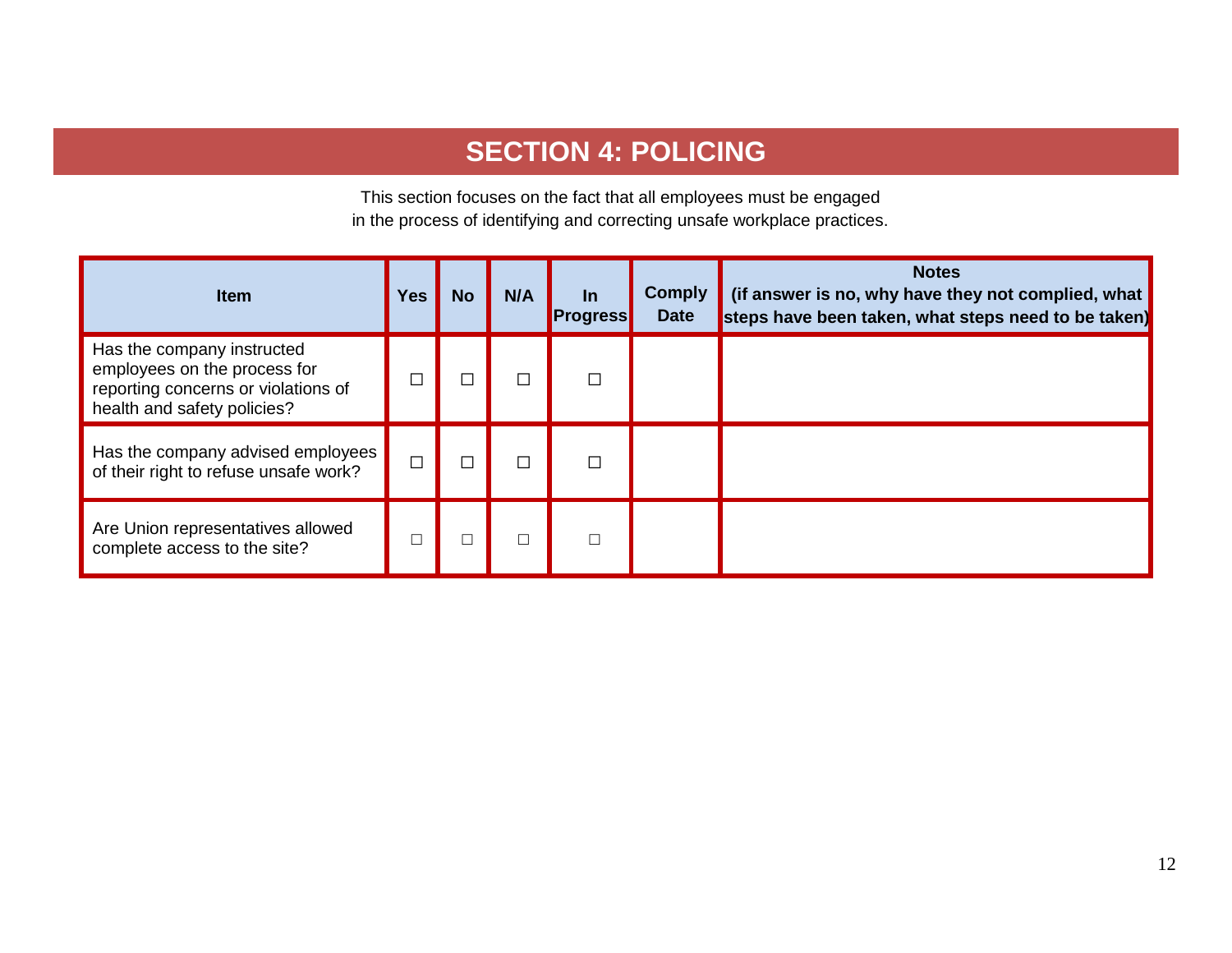# **SECTION 5: EVALUATION AND ENFORCEMENT**

This section focuses on evaluating the results of your investigation and giving the company an answer.

|        | <b>PRELIMINARY BUSINESS REPRESENTATIVE ASSESSMENT</b>                                                                                                                                                                                                                       |                                                                                                                                                                                                                           |  |  |  |  |  |
|--------|-----------------------------------------------------------------------------------------------------------------------------------------------------------------------------------------------------------------------------------------------------------------------------|---------------------------------------------------------------------------------------------------------------------------------------------------------------------------------------------------------------------------|--|--|--|--|--|
|        | <b>EVALUATION</b>                                                                                                                                                                                                                                                           | <b>BUSINESS REPRESENTATIVE ACTION</b>                                                                                                                                                                                     |  |  |  |  |  |
| $\Box$ | <b>PASS</b> (Means most checklist items are "yes" with some "in<br>progress" with an as soon as possible timetable for<br>compliance. As a result, members can work safely on the<br>jobsite without issue so long as the company continues its<br>current practices).      | Advise the company of the Pass result. Advise steward/members<br>accordingly.                                                                                                                                             |  |  |  |  |  |
| П      | <b>FAIL</b> (Means most checklist items are "no" and very few are<br>"yes" or "in progress". As a result, the jobsite has insufficient<br>safety measures in place and immediate corrective action is<br>required by the company).                                          | Contact your Area Supervisor and advise him of your evaluation. Do<br>not leave the jobsite until you have received a response from your<br>Area Supervisor and have taken action. Advise steward/members<br>accordingly. |  |  |  |  |  |
| $\Box$ | <b>CONDITIONAL PASS</b> (Means many checklist items are<br>"yes", and the rest are "in progress" with an as soon as<br>possible timetable for compliance. As a result, members can<br>work safely for the moment but immediate follow-up is<br>required with the employer.) | Contact your Area Supervisor and advise him of your evaluation. Do<br>not leave the jobsite until you have received a response from your<br>Area Supervisor and have taken action. Advise steward/members<br>accordingly. |  |  |  |  |  |

| CHECKLIST COMPLETED BY (NAME): |  |  |  |
|--------------------------------|--|--|--|
|                                |  |  |  |

Signature:

Date:

Time: